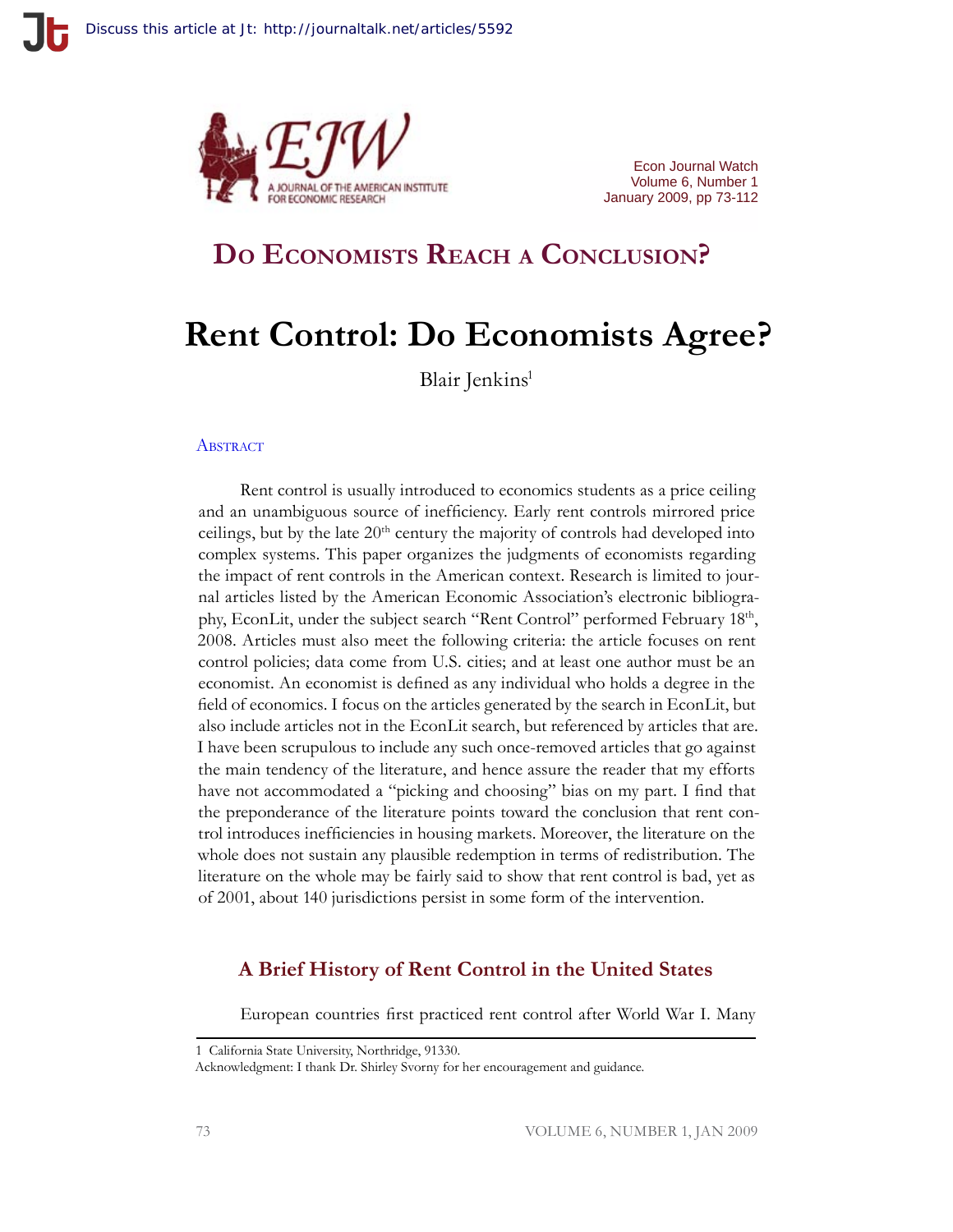European governments imposed rent freezes, also called *first generation* rent controls. Rent increases were not allowed. European reconstruction struggled and most rent controls continued after World War II. Over time, however, controls became more pliable and rents were allowed to fluctuate somewhat in response to market pressures.

US governments first imposed rent controls in response to wartime difficulties. During World War II, housing markets in many cities were overwhelmed as soldiers and their families were relocated around the country. A declared goal was to "ensure affordable housing and to prevent profiteering" by landlords who may have taken advantage of the extreme market pressures (Arnott 1995, 100). The U.S. Emergency Price Act of 1942 established the rent controls of New York City. By November 1943, rents in New York were fixed to their March 1943 levels in an attempt to prevent "'speculative, unwarranted, and abnormal' rent increases during the war" (Gyourko and Linneman 1989, 55). Although the Federal Housing and Rent Act of 1947 relieved rental units built after February 1947 from rent control, New York City continued to adopt control policies into the 1950s. After the original legislation expired in 1950, the New York Emergency Housing Act of 1950 continued to impose traditional first generation rent controls throughout New York City.

New York City's extended adoption of rent control was not typical of the 1950s. For most of the United States, this time period was characterized by the expiration and removal of rent controls. The housing boom of the 1940s and 1950s met the demands of returning soldiers, allowing for plentiful and affordable housing. By 1960 all jurisdictions, except for New York City, had removed rent controls.

The 1960s and 1970s saw a resurgence of rent controls. Double-digit inflation rates caused rental levels to increase abruptly. In response, tenants found power in assembly, leading demonstrations, such as the Harlem Rent Strikes of 1963, and forming organizations such as the Chicago Tenants Union. By the 1970s, rent control had been re-enacted in California, New Jersey, New York, Massachusetts, Baltimore, Maryland, Seattle, Washington and Washington, D.C. The majority of re-established rent controls occurred "in the Northeast and California where the rent pressures were most severe and tenant organization[s] were strongest" (Keating and Kahn 2001, 1).<sup>2</sup>

Another source of support for rent controls is the idea that landlords might take advantage of tenant "lock-in" and increase rent. Rent controls are an attempt to prevent landlords from acting opportunistically. Since increasing rents under such conditions is generally considered "taking advantage" of a tenant, "efficiency is deliberately sacrificed in favor of fairness," resulting in rent controls (Ho 1992, 1184).

Controls enacted in the 1960s and 1970s are categorized as *second generation* 

<sup>2</sup> Keating and Kahn are not economists but we recognize their historical research of rent controls.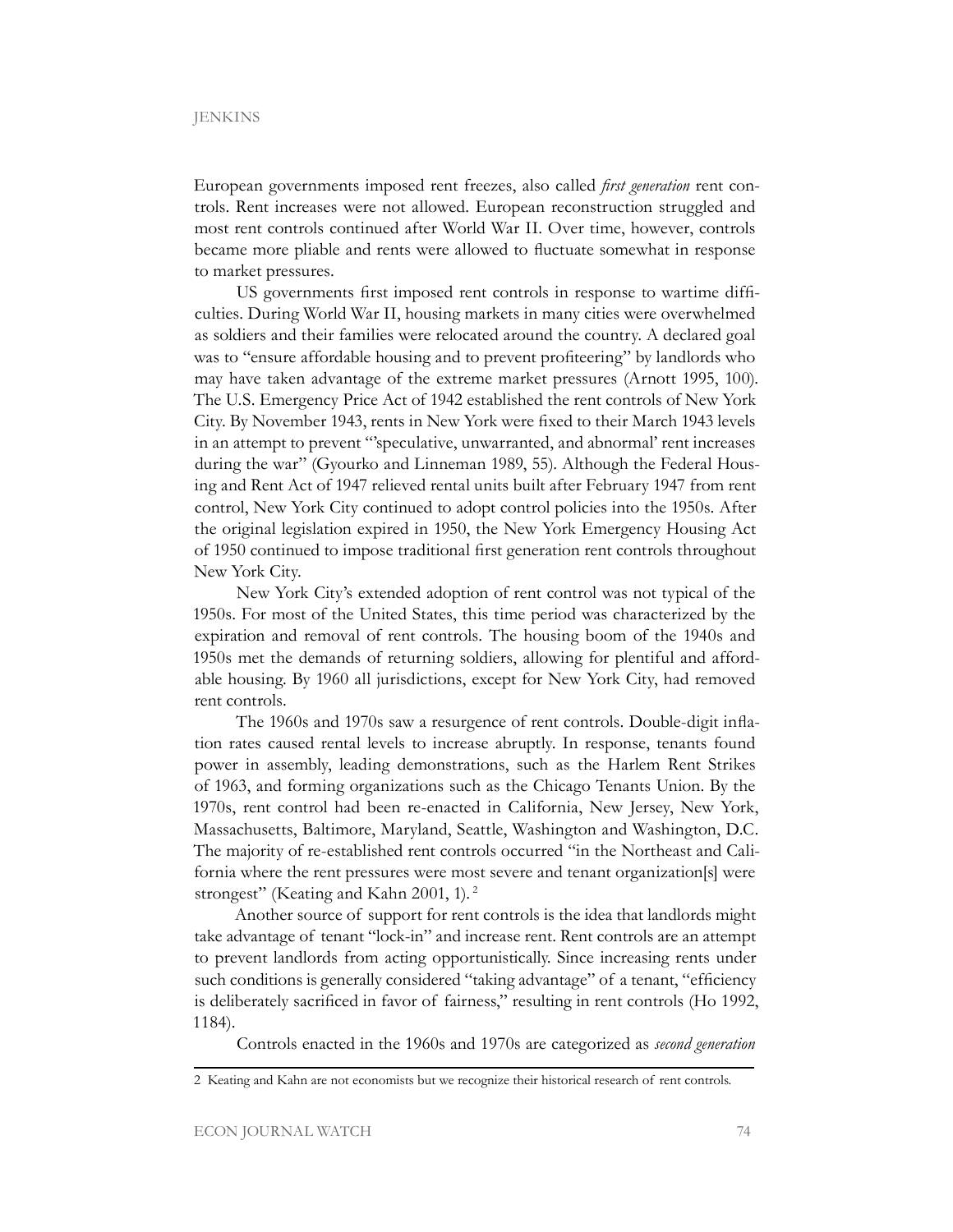rent controls. Instead of simply freezing rents, these policies allowed for minor increases. Rent control creates a classic intervention dynamic, resulting in a *cluster* of controls including politically administered maintenance codes and requirements, response requirements, tenant-protection measures, rent reductions, eviction controls, relocation measures, apartment-access guidelines, subletting controls, and restrictions on condominium conversion. The regulatory cluster tends to attenuate ownership of rental properties and create investment uncertainty. Private agreement is supplanted by political administration. Throughout the revival of rent controls, landlords had assembled to limit such regulations. By the 1980s the majority view had changed and fewer voters favored government interference with market forces. As of 2001, about 140 jurisdictions in the United States regulated rents (Rent Control: Policy Link.org).

## **Rent Control as a Price Ceiling**

Rent controls prohibit prices from rising above politically-determined levels. Under a price ceiling, fewer housing units are supplied than demanded, resulting in a shortage. While some tenants clearly benefit from the constraints, property owners experience a loss. However, the loss to landlords and would-be tenants is not completely redeemed by the gains of the benefiting tenants, resulting in a dead weight (net) loss and inefficiency (Varian 1996, 14).

The results of first generation controls are uncontroversial. Writing in the *Journal of Economic Perspectives*, Richard Arnott (1995) offers an exceptionally ambivalent "revisionist" view of rent control.<sup>3</sup> Yet he wrote: "I shall not dispute that first-generation controls were harmful (they almost certainly were)" (102). While temporary price freezes might be beneficial under certain extreme situations, such as during "wartime [when rent controls] provide a way to ration housing without imposing undue hardship," long-term rent freezes are undoubtedly harmful to economies (Arnott 1997, 8).

Arnott (1997) notes the existing evidence of the negative impacts of rent freezes:

[T]he cumulative evidence – both quantitative and qualitative – strongly supports the predictions of the textbook model [of rent freezes] in virtually all respects. The decay and shrinkage of the rental housing markets in Britain and Israel caused by long-term rent control are persuasively documented in Coleman (1988) and Werczberger (1988), respectively; Friedrich v. Hayek (Fraser Insti-

<sup>3</sup> Aside from Arnott's avowedly "revisionist" article, the EconLit search found no other articles published by the *Journal of Economic Perspectives* or the *Journal of Economic Literature*.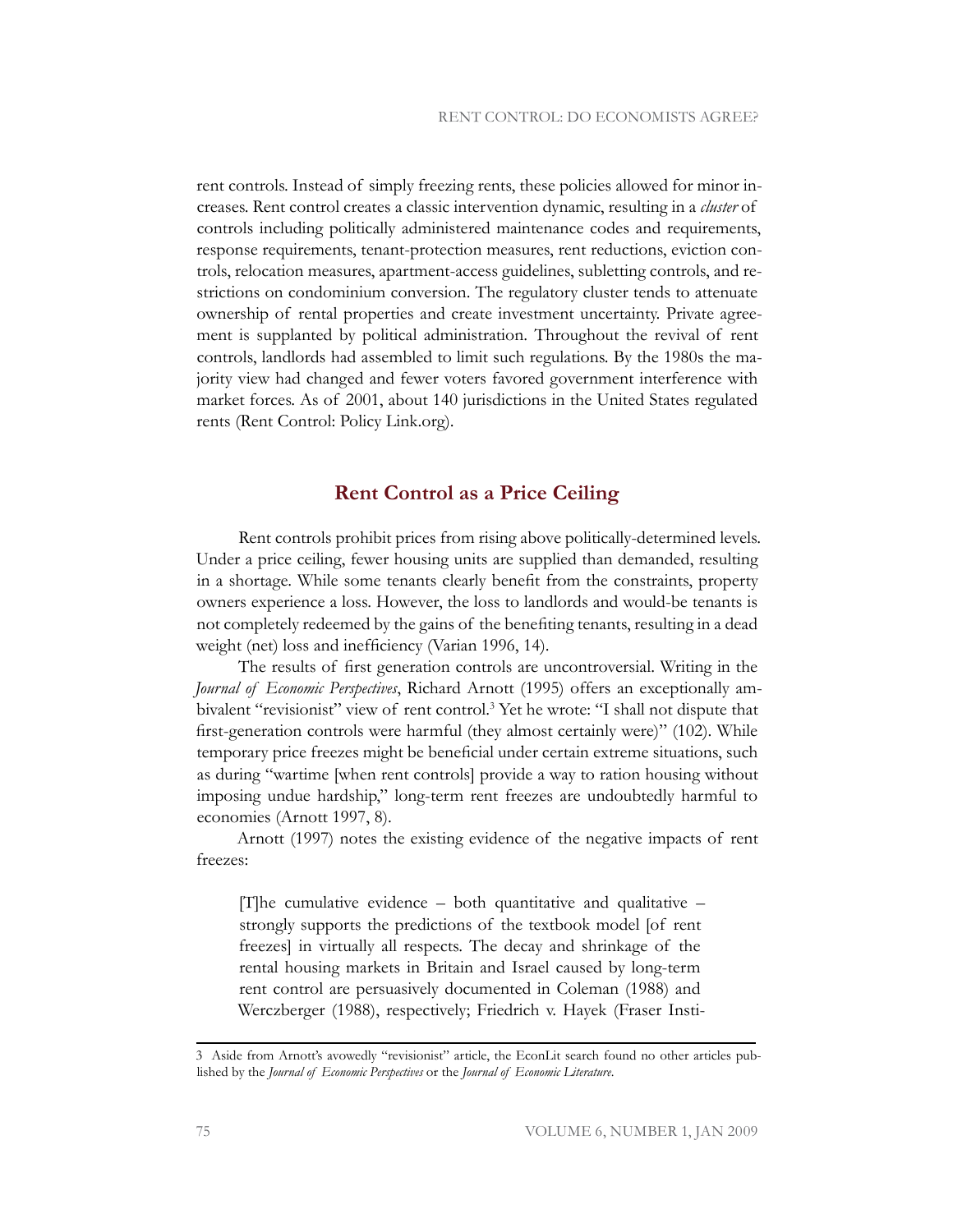tute, 1975) provides evidence of the harmful effects of hard rent controls in interwar Vienna, including their adverse effects on labor mobility; and Bertrand de Jouvenel (Fraser Institute, 1975) and Milton Friedman and George Stigler (Fraser Institute, 1975) argue strongly that the retention of controls immediately after World War II adversely affected the Paris and U.S. housing markets, respectably. (Arnott 1997, 7-8)

Knight (1950) expresses the inefficiency of first generation rent control and pondered the sources of support:

[R]ent freezing for example, occurs not at all merely because tenants have more votes than landlords. It reflects a state of mind, a mode of reasoning, even more discouraging than blindness through selfinterest—like protectionism among our Middle-Western farmers. (Knight 1950, 4)

Since there is a clear consensus among economists, including even Arnott, that first generation controls are bad, we will consider studies that examine other forms of rent controls, often referred to as second generation controls.

## **Second Generation Rent Control**

Lind (2001) defines one form of second generation rent control:

Sitting tenants are protected against (certain types of) increases in market rents and there is also a ceiling for rent increases in new contracts. The ceiling is set so high that it smoothes increases in rent, but does not keep the rent in new contracts below the market level in the longer perspective. (Lind 2001, 54)

Other forms of second generation controls allow rents to increase relative to inflation rates. In one form or another, they allow rental levels to change over time. Because second generation controls do not fit the typical model of a price ceiling, it is difficult to know their effects. Based on this lack of certainty, Arnott (1995) argues that economists must reevaluate their opinions of second generation controls:

[S]econd-generation rent controls are so different that they should be judged largely independently of the experience with first-gener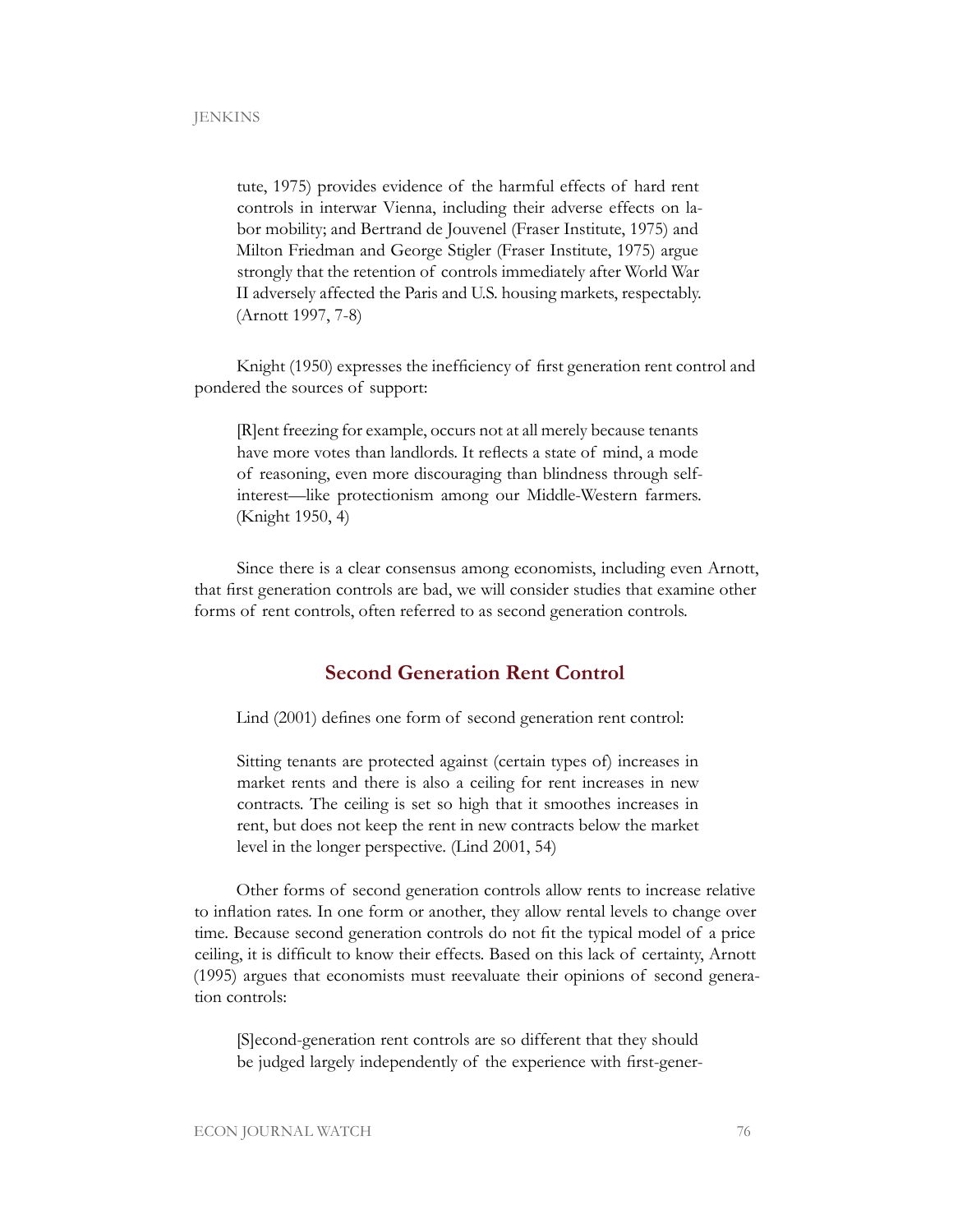ation controls. (Arnott 1995, 118)

[T]he case against second-generation rent controls is so weak that economists should at least soften their opposition to them. A degree of revisionism is certainly in order. (Arnott 1995, 118)

## **Economists' Theorizing the Effects of Rent Control**

I organize the literature by theory and empirics. First we examine effects as treated theoretically. Later we will survey the effects as studied empirically.

#### **Misallocation of Extant Housing Units**

One dimension of the resulting inefficiency of rent control is that, because they may act as a price control, units are in excess demand and hence it is not necessarily the highest-benefit users who get in. Tenants may apply for or remain settled in apartments that do not well suit their needs simply because the apartment carries a low price. In other words, many of those who do not get in have higher willingness-to-pay than many of those who do get in. Price is not functioning to help assure that resources flow to highest valued uses.

Further, since the gain to tenants who obtain rent controlled apartments might be great, tenants may engage in a lengthy search for an apartment with controls. Whereas rationing by free prices works as an efficient transfer of money, rationing by transaction costs induced by controls are a social waste—like sitting in traffic on an underpriced highway.<sup>4</sup> The following economists suggest that rent controls lead to increased search costs, misallocation, and inefficiency:

[A]ll forms of rent control limit landlords' abilities to raise rents on long-term tenants. This creates an incentive to stay in the same apartment, which leads people to remain in the same apartment even if their tastes and conditions change. As the taste and needs of individuals change over time, there will be a misallocation of houses across people, even if goods are allocated efficiently initially. (Glaeser and Luttmer 2003, 1031)

The reduction in rent due to rent control causes the reservation mismatch cost to increase; households become less fussy as the cost of search relative to tenancy rises. (Arnott and Igarashi 2000, 260) The more severe the rent control, the higher the mismatch cost …

<sup>4</sup> Lindsey (2006) shows that economists reach a conclusion in favor of highway pricing.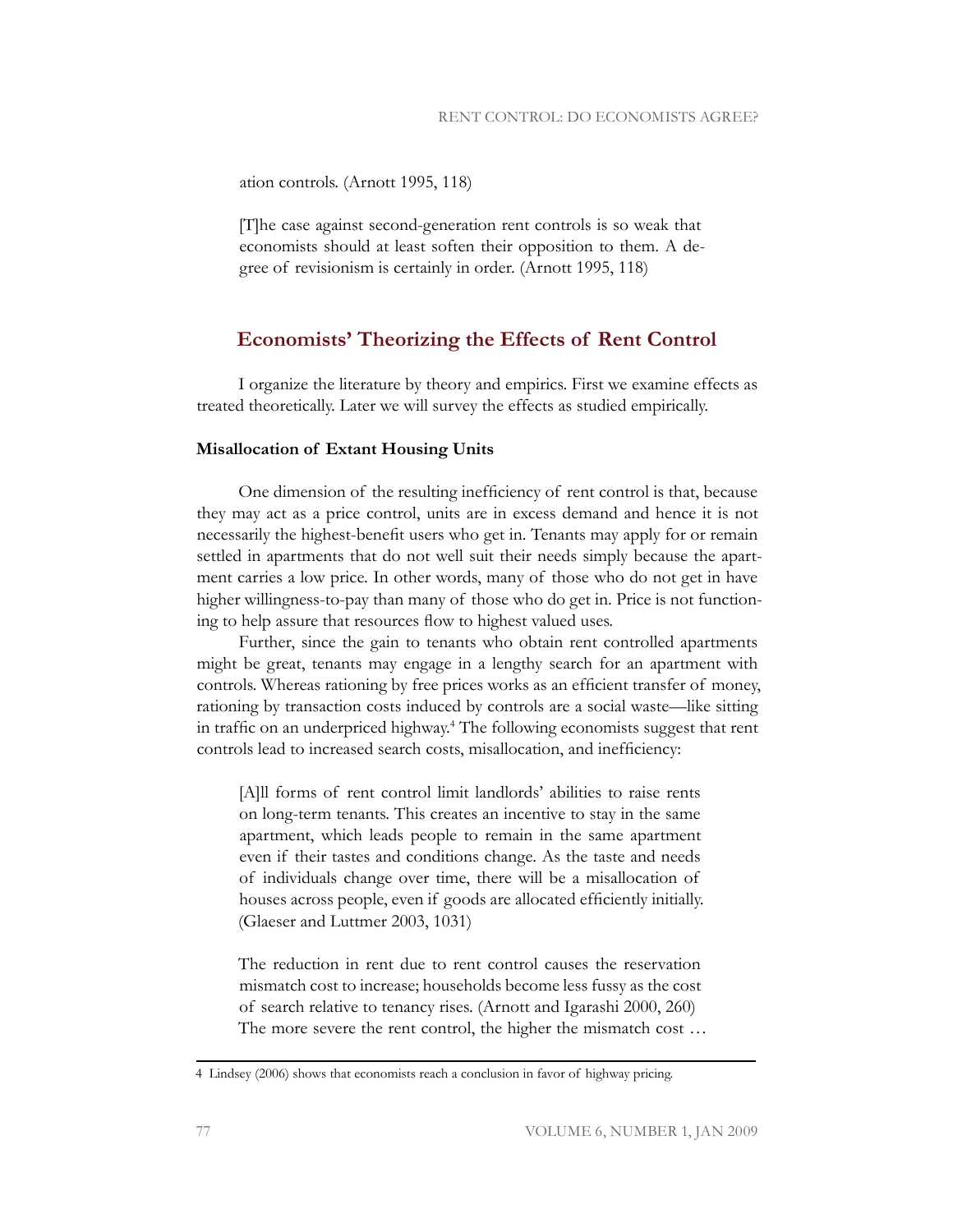#### **JENKINS**

#### (Arnott and Igarashi 2000, 270)

Thies (1993) states collateral manifestations of inefficiency, outcomes ultimately harmful to tenants of controlled and uncontrolled units:

Alternative mechanisms that can potentially equilibrate supply and demand in housing markets include discrimination, quality deterioration, substitution of tenant for landlord maintenance, forced tieins, finder's fees, side payments and bribes, and "spillover" into the noncontrolled sector. (Thies 1993, 159)

It is shown that tenants as a class do not benefit, but rather—ignoring dead-weight losses—some tenants are benefitted (those in the controlled sector), and other tenants are hurt (those in the noncontrolled sector). Taking dead-weight losses into account, even some of the tenants in the controlled sector are hurt. (Thies 1993, 159)

Rent controls provide an added incentive for residents to remain in the unit. Arnott (1995) suggests that it might be good to inhibit movement:

Mobility in an unregulated market may be excessive since neither the landlord (in the event of eviction) nor the tenant (in the event of moving) pays the full social cost of a separation; lower mobility in the controlled sector may therefore be welfare improving. (Arnott 1995, 114)

Many economists portray the inhibition of movement in a negative light:

A second, potentially more serious cost can be traced to the immobilization of tenants that rent control induces. Because of the rental bargain that tenants in controlled units enjoy and because controls can make it difficult to find similarly-priced accommodations elsewhere, there is a tendency for tenants to 'stay put.' (Navarro 1985, 93)

To the extent that artificially low rents reduce the mobility of the population they impose inefficiency People who would otherwise move away decide to stay in a controlled unit to keep the advantage of an artificially low rent. (Sims 2007, 144-145)

The one clear impact that all rent control regulations will have is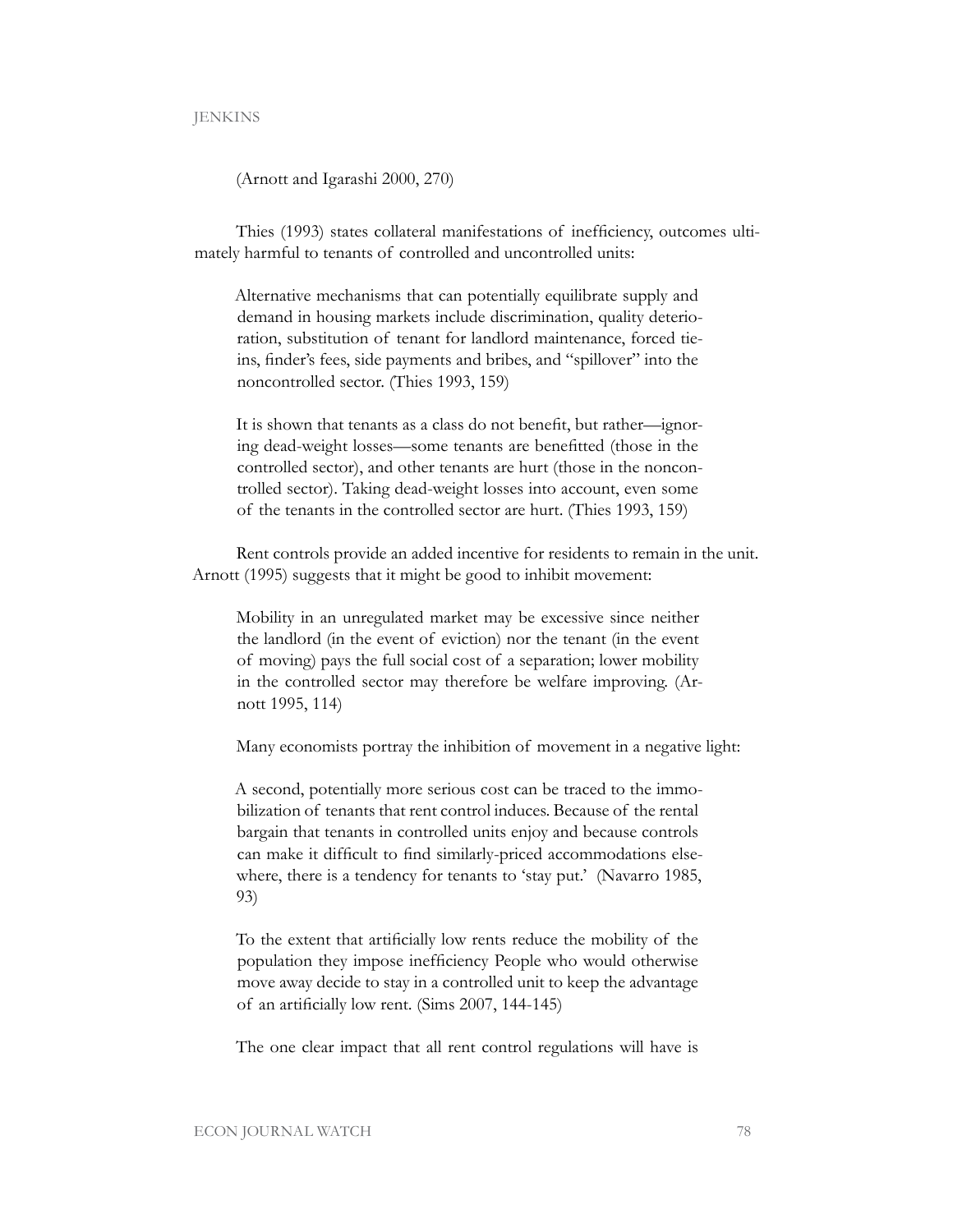to reduce rents for some groups of existing tenants and create a wedge between their housing costs, if they stay in their existing unit, and their housing costs if they move. This wedge has been found to severely reduce mobility. (Glaeser 2002, 5)

Rapaport also believes rent controls induce tenants to stay too long, "reduc[ing] the inflow into vacancy" (Rapaport 1992, 446).

The following economists suggest potential efficiency losses as a result of reduced mobility:

Whether or not population is growing, housing market reform does affect the equilibrium allocation associated with long-run growth. If we restrict our setting to parameter values which ensure a unique steady-state equilibrium, then the lifting of restrictions lowers the steady-state capital-labor ratio. (Hardman and Ioannides 1999, 334)

…rent control might decrease the mobility of the labor force. As sitting tenants are reluctant to move from a rent-controlled apartment, they are less likely to accept a higher paying job in another city. (Basu and Emerson 2000, 959)

In addition to the inefficient use of time and resources associated with extended commutes, it is not too much of a leap to postulate that a related consequence of rent control must be a decline in the quality of job matches for residents. (Krol and Svorny 2005, 435)

If households are less inclined to move due to rent control they are also less inclined to react to changes in labor market conditions. (Munch and Svarer 2002, 557)

One consequence of the 'lock-in effect' is increased unemployment as workers are less willing to commute longer distances to find and hold jobs. (Navarro 1985, 94)

Economists predict that both first and second generation rent controls will result in misallocation, particularly in relation to the inhibition of movement.

## **Maintenance**

Basic economic theory would suggest that rent controls will induce landlords to reduce the maintenance of controlled units. With lower rental rates and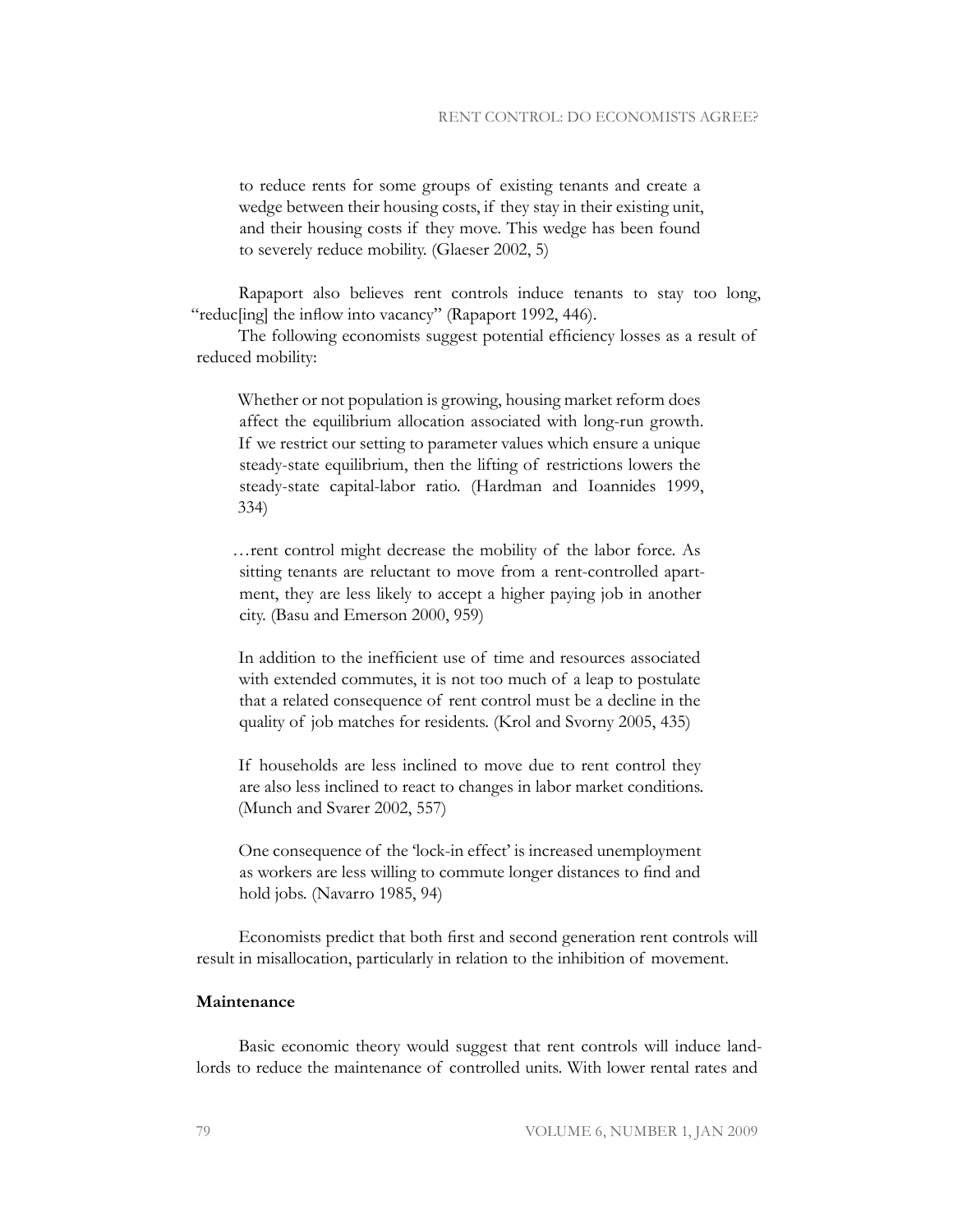excess demand, why should a landlord maintain a \$1000-value property for which she can only collect \$750? She might as well skimp and let it deteriorate to a \$750 value. This basic logic is affirmed by many economists, but of course reality is more complicated, and there are models in which positive maintenance effects are found.

Kutty (1996) developed a "dynamic model to analyze various cases of rent control" in an attempt to analyze the relationship between rent control and rental maintenance (7). She applied her model to typical first generation controls as well as to numerous forms of second generation rent controls:

It is only in the simplistic case [first generation rent controls] that the prediction of negative maintenance holds unambiguously. (Kutty 1996, 8)

In all other cases, positive maintenance is possible under rent control. (Kutty 1996, 8)

[W]e find that the impact of rent control on housing maintenance, theoretically, is ambiguous. (Kutty 1996, 8)

Olsen (1988) offers a similar conclusion:

[M]odels are seriously deficient in that they ignore essential features of actual rent control ordinances and important responses to them. When these features and responses are taken into account, the effect of rent control on maintenance is theoretically ambiguous. (Olsen 1988, 305)

Self-maintenance is an important matter to consider, since both tenants and landlords have an effect on a unit's upkeep. No doubt a tenant's assistance often partially offsets a landlord's neglect. Moon and Stotsky (1993) make such a hypothesis:

[L]ong-term tenants in rent–controlled dwellings are more likely to engage in self-maintenance, compensating for any under maintenance on the landlord's part. (Moon and Stotsky 1993, 1139)

Gyourko and Linneman also note that tenant maintenance as an important factor:

While the landlord's incentive to maintain the unit falls, that of the tenant to self-maintain increases. Since landlords are responsible for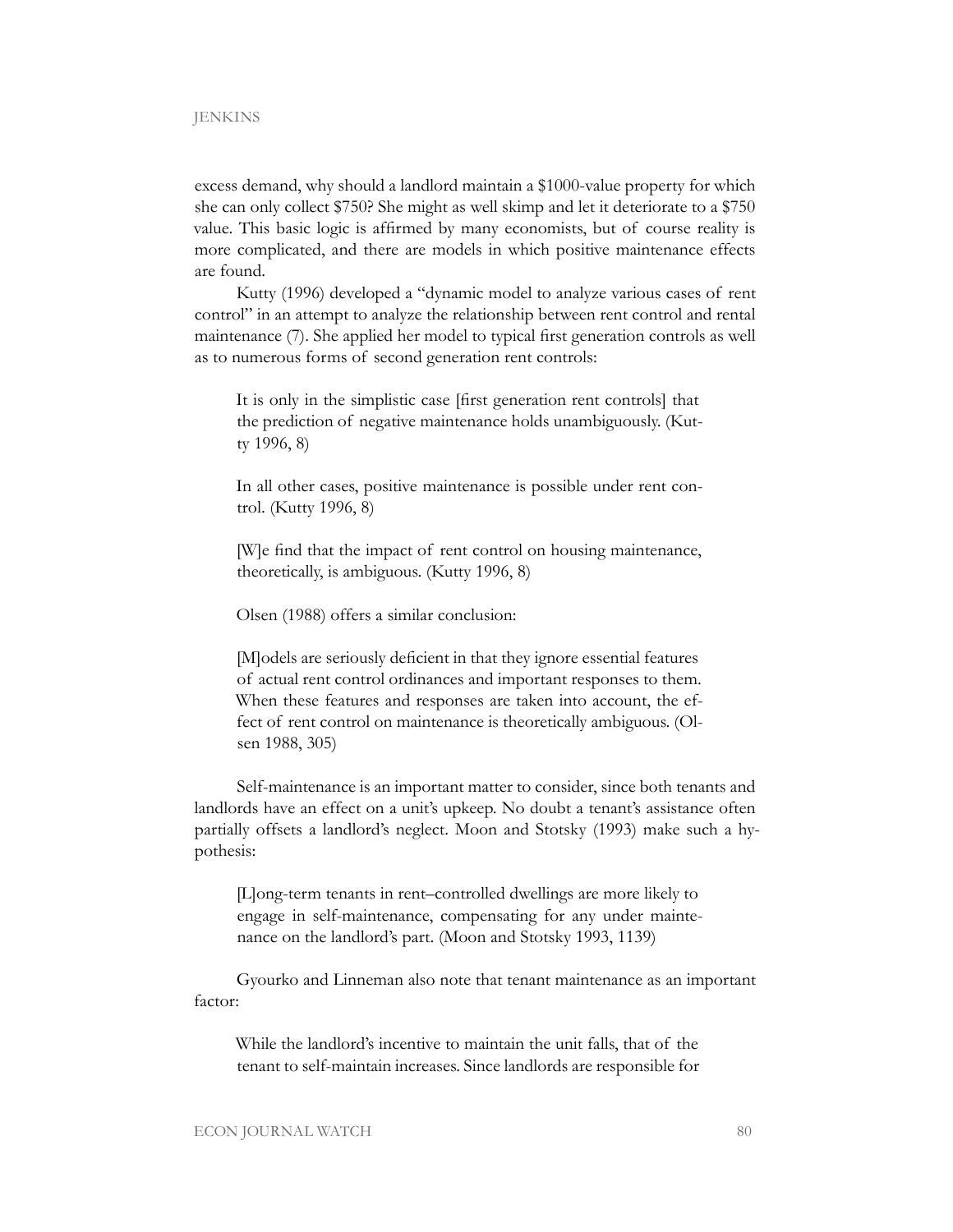maintaining the entire building including common areas and support services, free-rider problems probably prevent tenants from maintaining those areas as effectively as landlords. Still, those receiving relatively large implicit subsidies have a greater incentive to see that the building does not become unsound, thereby reducing the value of their implicit subsidy. (Gyourko and Linneman 1990, 402)

Olsen (1988) notes that self-maintenance as an important yet frequently overlook component of rent control and maintenance levels, especially since some second-generation rent controls limit a landlord's ability to evict tenants. He finds that if a tenant remains in the same rent-controlled unit, "the tenant will maintain the unit better than his landlord due to the income effect [subsidy] of rent control" (Olsen 1988, 302). However, Olsen notes the complexity of the maintenance issue. While tenant maintenance is a notable impacting factor, there are many other elements to account for:

Consideration of other aspects of reality such as the superiority of the landlords in providing certain types of maintenance and the possibility that the tenant will move before receiving all of the benefits of a particular maintenance activity obviously cannot restore the unambiguous conclusion of the usual analyses. (Olsen 1988, 302)

Whether or not tenant maintenance is a deciding factor regarding unit upkeep depends on whether it is substantial enough to counter the expected lack of maintenance from landlords. Many other economists suggest that all rent controls, including second generation rent controls, will simply result in reduced maintenance on controlled units:

[T]he price-taking landlords will allow maintenance expenditures to fall, perhaps to zero, in response to a control on rental revenue below the equilibrium levels. (Albon and Stafford 1990, 236)

The landlord will let unit quality deteriorate to the point where the controlled rent is actually the market price. After all, the landlord has no incentive to make the apartment any nicer than he must in order to keep it occupied… I continue to believe that even second generation rent control creates strong disincentives for quality provision when the unit is occupied. (Glaeser 2002, 10)

[L]andlords cut back on operating and maintenance expenses and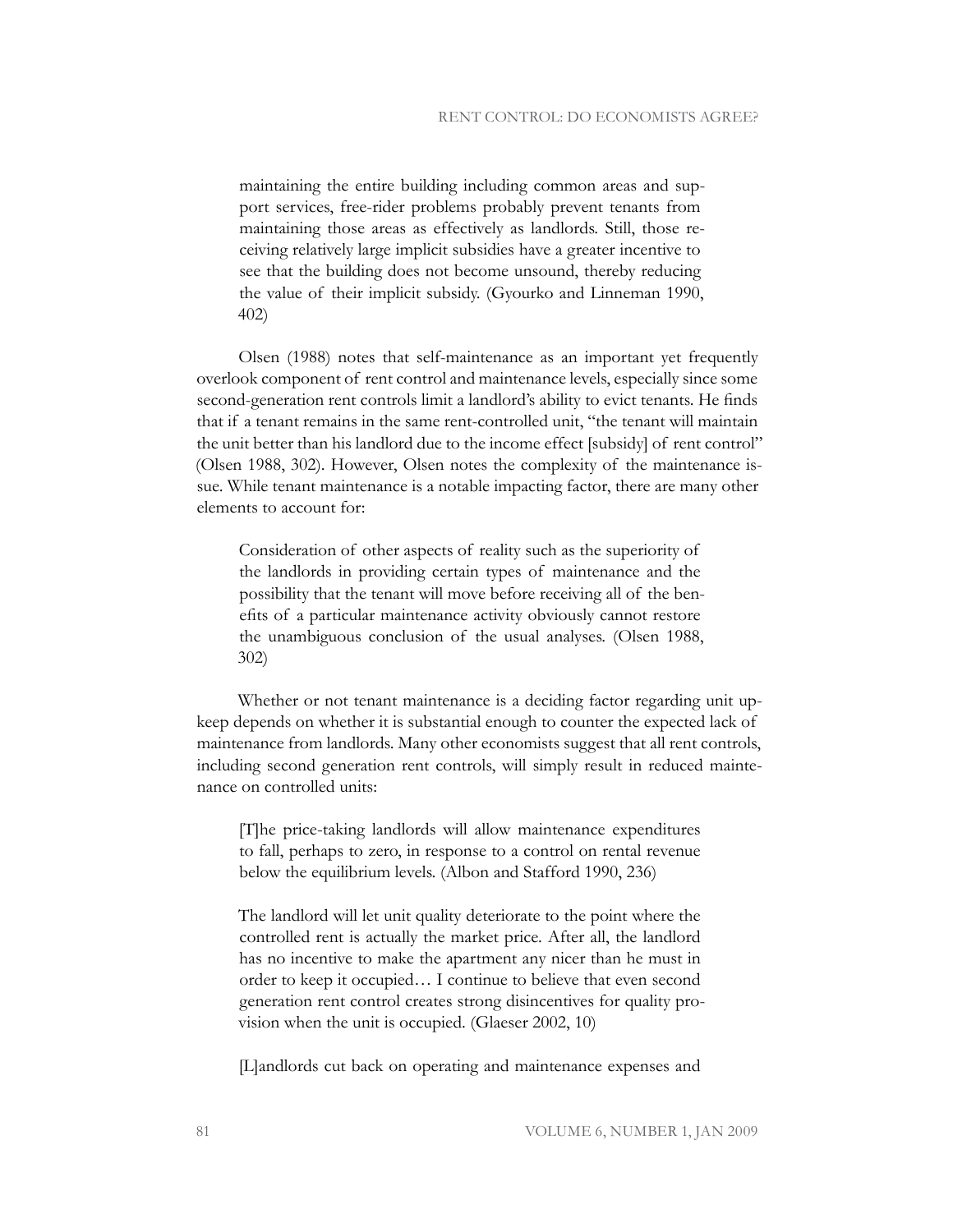allow their property to deteriorate, the quality and flow of housing services to tenants are reduced: Heat may be lowered and supplied more erratically, halls may be swept less frequently, the exteriors may be allowed to chip and peel, the plumbing my drip and leak, and there may be an increase in roaches or mice infestations as exterminator visits are reduced. (Navarro 1985, 96)

Rent control will generally lead to a decline in maintenance expenditure by the landlord… (Ho 1992, 1188)

In the short run landlords have some latitude to vary the quantity of housing services from the existing housing stock by increasing or decreasing variable inputs (maintenance and repairs)… In the long run landlords will tend to permit the portion of their output that yields no revenue to disappear through deterioration. (Turner and Malpezzi 2003, 37-38)

A final explanation of the decline in owner cost is that rent control leads to less maintenance and more rapid depreciation of controlled rental units. Since prices are not permitted to adjust to clear the market, quality adjustment will tend to perform this task, ultimately causing the market value to fall to the ceiling rent with the owner's cost falling to zero. (Ault and Saba 1990, 39)

Arnott and Shevyakhova (2007) focus on the impact of vacancy allowances, a form of second generation control where rent levels are "controlled within a tenancy but free to vary between tenancies" (24). They believe vacancy allowances lead to a decrease in maintenance. Once a new tenant moves in and a new rental rate is established, the rental revenue received from the tenant is "independent of the landlord's maintenance expenditure, and hence reduces his incentives to maintain" (24). However, the enforcement of vacancy allowances varies across districts.

Some other forms of second generation controls are designed to punish landlords for allowing rent controlled units to deteriorate. Olsen (1988) summarizes the intentions of such rent controls:

It is easy to show that, if the reward for upgrading and the penalty for downgrading a unit are sufficiently large, the apartment will be better maintained under rent control. (Olsen 1988, 298)

Mengle (1985) argues, however, that such constraints might be incapable of preventing this problem: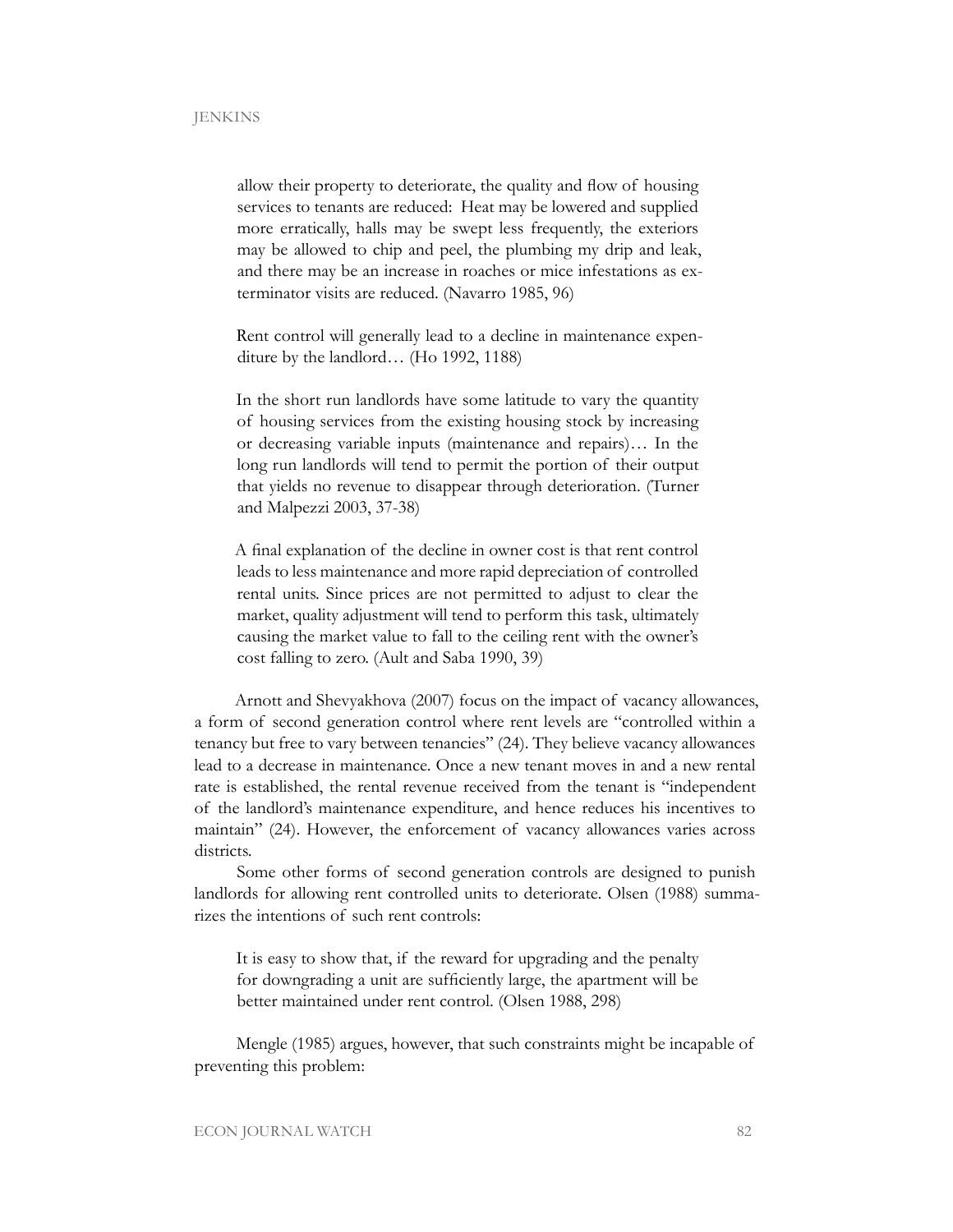[O]ne of the alleged advantages of second generation controls is that they are designed to minimize quality deterioration. At the same time, maintenance levels are costly for tenants and local officials to police, and cutbacks are typically slow to show their effects. For example, tenants may be unaware that landlords under controls may now repair leaking roofs rather than replace them, or that formerly annual services may now be performed every two years. (Mengle 1985, 5)

#### **Housing Availability**

Basic economic theory suggests that at controlled rates, quantity supplied is reduced and controlled housing is less available. Further, the regulatory cluster attenuates ownership, creates uncertainty, and increases the costs of supplying housing. Thus, basic economic theory would suggest that both short-run and long-run effects will reduce housing availability.

Ho (1992) discusses the possibility that, under certain circumstances, rent controls can increase available housing for low income tenants. Because controls might "lead to faster deterioration" (1188), Ho suggests that rent controls might lead middle and high income housing to deteriorate to the level of low income housing, "temporarily rais[ing] the supply of low-quality housing" (1188).

Hackner and Nyberg's (2000) model makes the assumptions that individuals "have an equal chance of getting a rent controlled apartment" and that the production of housing is reversible (312). Under these assumptions, they formulate the possibility that "rent control may actually increase the aggregate housing stock" (324).

It is interesting to note that the increase in aggregate demand that follows from a reduction in the regulate rent leads to construction of new housing in the less attractive area. (Hackner and Nyberg 2000, 324)

However, in the long run, controls lead "market-determined rent in the less attractive area [to] be lower than the marginal construction cost" reducing the incentive to build (324). While rent controls might provide a temporary increase in low income housing, overtime controls appear to eliminate all incentive to construct in less attractive areas since even market-level rents do not provide a potential profit to new construction there.

McFarlane (2003) predicts a correlation between rent ceilings and the density of rent-controlled unit development. As a rent ceiling rises, the landlord profits more from each rental unit, allowing for growth and "capital-intensive land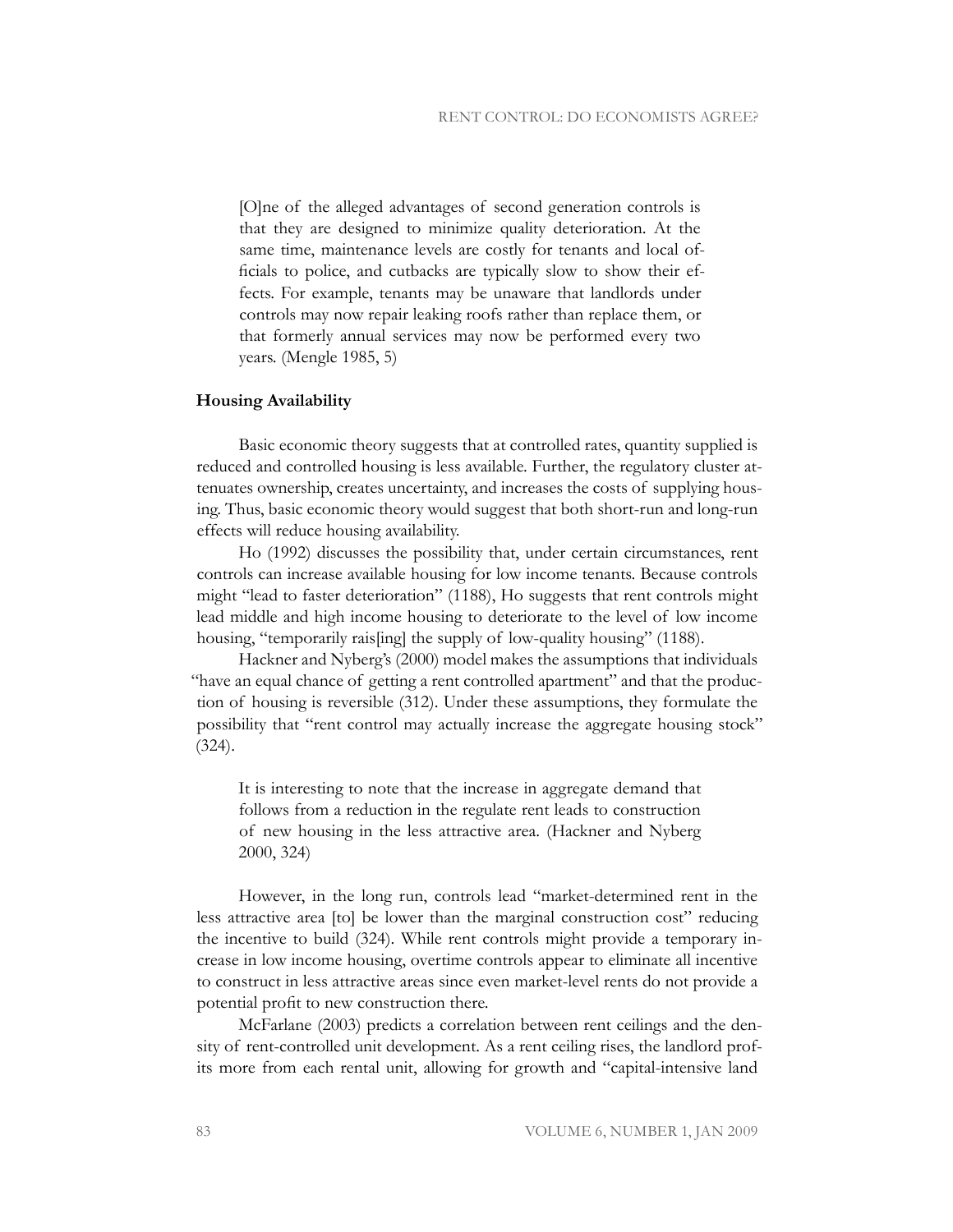conversion" (330). Therefore, development occurs but at a slower pace and higher density. Conversely, as a rent ceiling is decreased, the landlord's losses increase, allowing for less growth. Development is accomplished at a quicker pace, but with less capital intensity.

Early and Phelps (1999) suggest that if rent controls have prevailed for a long period, developers might eventually come to build more uncontrolled units because uncertainties and apprehensions are abated:

The reduction in the importance of rent control over time fits well with the notion that the supply of uncontrolled housing falls when investors are concerned that future ordinances will control the rents of new construction. It seems reasonable that the probability of new controls being implemented would decrease as the number of years since implementation increases. If investors become less wary of future controls, they will be more willing to supply housing. (Early and Phelps 1999, 276)

Some models raise counter-intuitive possibilities – perhaps a case of the nhanded economist. Still, many economists expect rent controls will undoubtedly decrease the supply of controlled rentable units:

The aggregate output of housing services will decline…The representative firm…will allow its dwelling units to deteriorate until the flow of housing services declines... (Frankena 1975, 306)

It is important, however, to note that, despite the increase in the number of landlords in the controlled zone, the output per landlord is reduced throughout the zone and the net effect on the aggregate production of housing services within the zone is negative, as commonly predicted. (Heffley 1998, 765)

[H]aving closed off the main means of defending cash flows, profit maximizing landlords will look to other alternatives. The most likely results, given that returns to rental housing in controlled markets will decline relative to other investments, would be either sale at depressed price or abandonment. (Mengle 1985, 15)

Mengle (1985) continues his discussion by relating maintenance levels and housing availability. As discussed, rent controls are expected to lower maintenance levels. In an attempt to prevent the deterioration of rent controlled housing, the regulatory cluster often punishes landlords for allowing maintenance levels to de-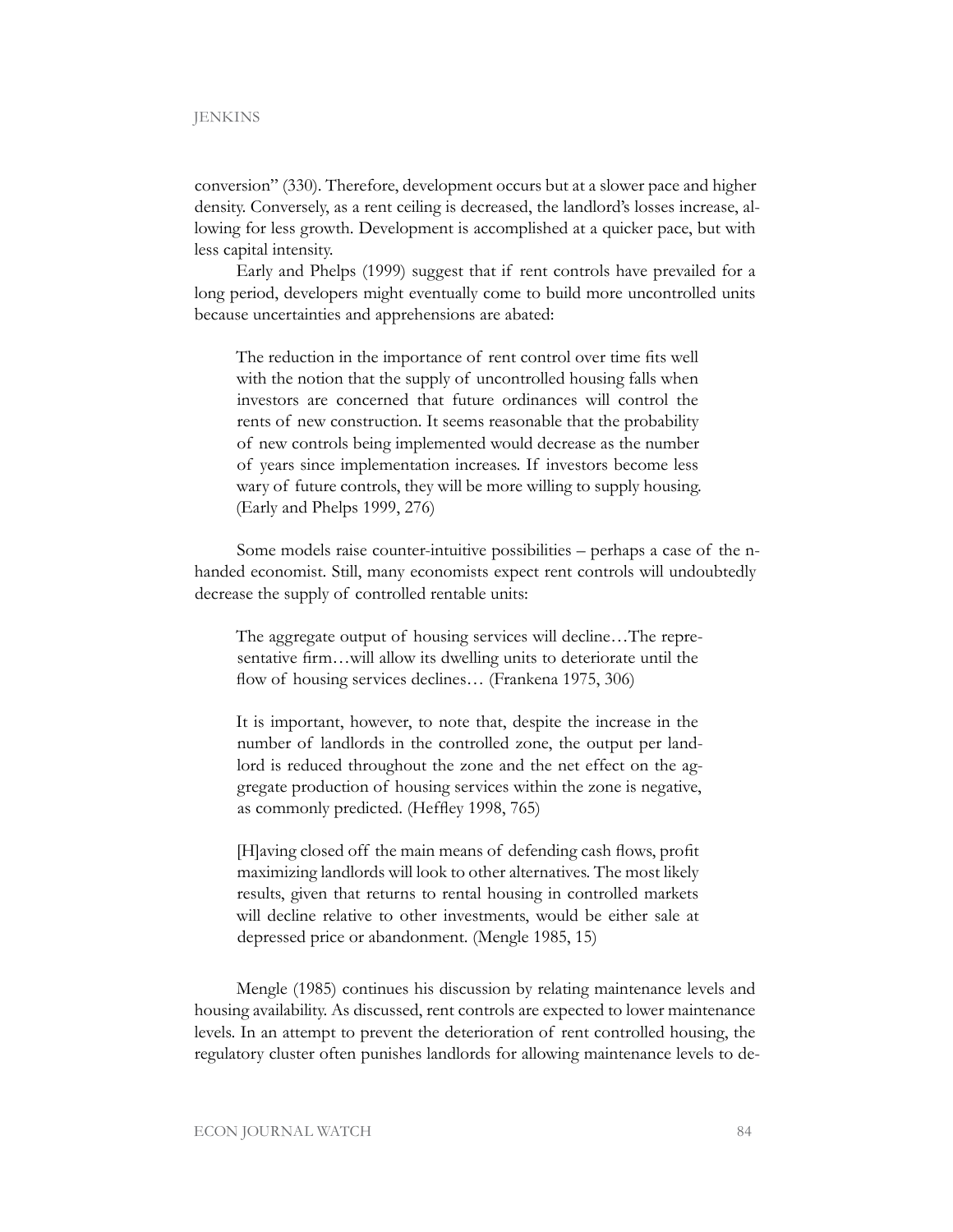preciate. Mengle suggests that, instead of dealing with the cluster of controls, landlords may find it advantageous to convert to condominiums or office space. The result is a decrease in rental availability. Mengle (1985) concludes "it is difficult to see how anyone could benefit unless one's hidden agenda is to remove housing from the private sector" (15).

Early and Phelps (1999) also find reason that rent controls might result in less available housing over time since the incentive for developers to build decreases:

…the supply of uncontrolled housing falls when investors are concerned that future ordinances will control the rents of new construction. (Early and Phelps 1999, 276)

Glaeser (2002) makes a similar observation by noting the difference in construction of uncontrolled rental units between Chicago and New York City:

[I]t is hard for the casual observer not to notice the difference in the supply of new construction for rental purposes in Chicago (which is very much a non-rent controlled city) and New York City (which has among the most Byzantine and volatile rent control rules…). Chicago's lakefront is dotted with apartment buildings built after World War II for rental purposes. New York's Upper East Side is filled with one-time rental buildings that were gradually turned into cooperatives and lacks new rental buildings despite the fact that technically these buildings would be free from rent control. (Glaeser 2002, 12)

Converting apartments to non-rentable units is a route by which rent controls may decrease housing availability:

[D]evelopers will choose to build de-controlled new homes, condominiums, office buildings, or simply not to build at all, investing their funds elsewhere. (Navarro 1985, 90)

It is worth mentioning that rent control also creates an incentive to demolish rental buildings prematurely – either legally or through arson – and to build uncontrolled dwellings in their place. (Navarro 1985, 91)

[R]ent control can reduce the stock of low-quality housing, by inducing upgrading (from rent level decontrol), rehab (to convert to owner-occupancy), and abandonment. (Arnott 1995, 116)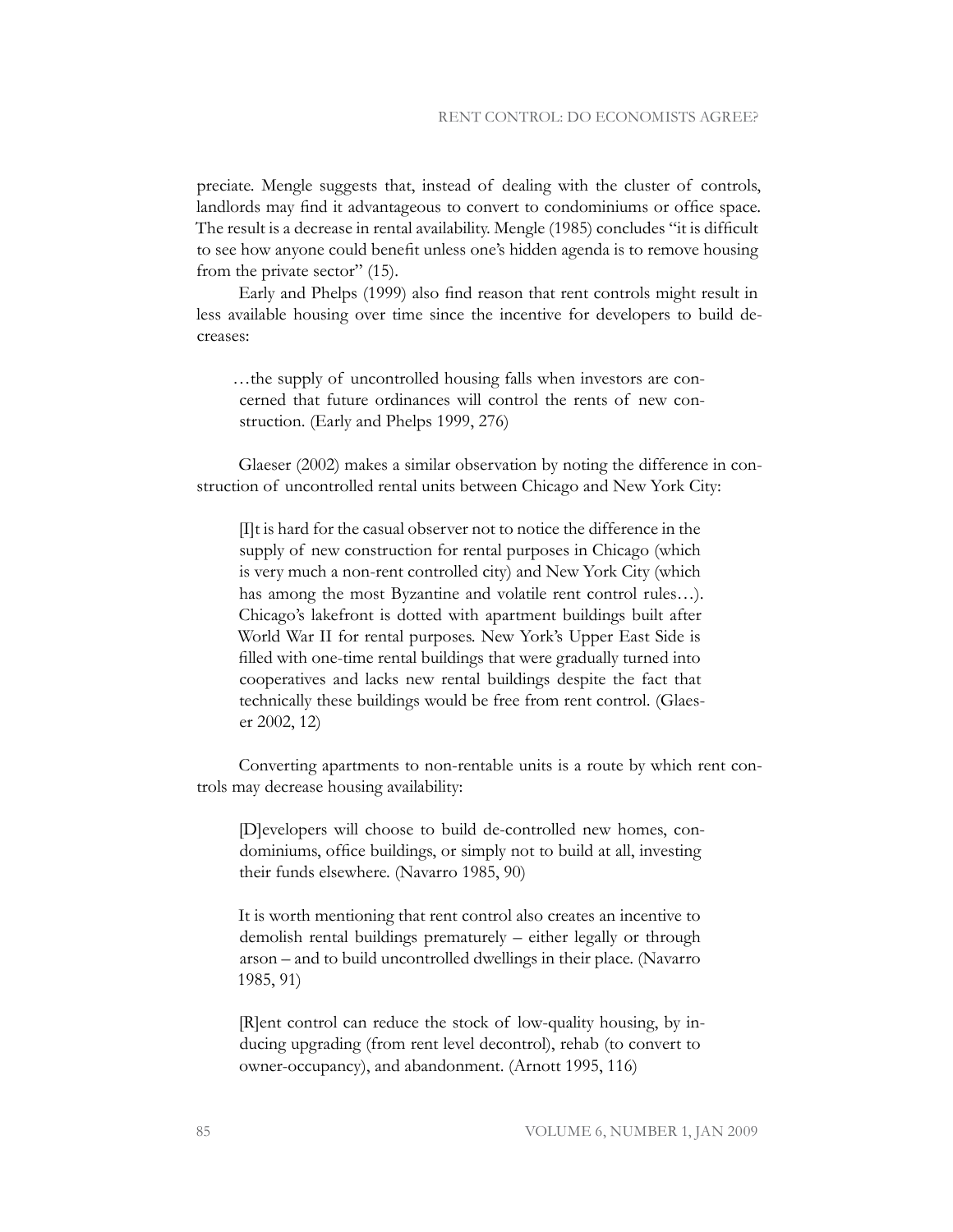[C]onversion activity increases when the market rent surpasses the rent ceiling. (McFarlane 2003, 328)

The theoretical conclusion that rent controls result in a decrease of the stock of rent controlled units is compelling. The effect of rent controls on uncontrolled units, however, is more ambiguous. As noted above, some economists regard the uncertainty and decreased maintenance levels as an element which prompts a decrease in overall stock of rentable units, not just controlled units. However, the magnitude of conflicting factors causes other economists to reach other complex conclusions. The theoretical effect of controls on the aggregate supply of rentable housing is therefore ambiguous.

## **The Effect of Rent Controls on Controlled Rents**

Whether the consumer can find "affordable" housing depends not only on the number of housing units available but also on whether rents are "affordable." Nagy (1997) believes that, under second generation controls which allow for vacancy allowances, landlords may find a way around rent controls by "offer[ing] a price higher than what would prevail in an uncontrolled market" (76). Therefore, the ability of rent controls to lower rents is hampered by the landlord's ability to set the initial price. This effect may be seen as a kind of inverse to a possible consequence of minimum wages: That employers make the schedule of pay raises flatter on account of the initially high wage paid in compliance with the minimumwage law.

Again, the allowing of landlords to set the initial rental level may, as Nagy (1997) states, reduce a rent control's effect as a price control. The landlord may chooses to set the rental level at a rate higher level since the rate will remain fixed until the tenant decides to move. This alters the stories about the lost return to landlords; a decrease in maintenance level, a decrease in the supply of apartments, a potential increase in homelessness, and a potential increase in the rental level in the uncontrolled sector.

Basu and Emerson (2003) provide another analysis of vacancy allowances, also termed tenancy rent control. They suggest that the allowance to set incoming rent leads to results similar to those of first generation controls.

Given tenancy rent control [vacancy allowances], the presence of even a small positive inflation gives rise to an adverse selection problem. Landlords now prefer short-staying tenants to longstaying tenants (as long-stayers impose greater costs on landlords because of the erosion of real rents during a single tenancy), but they have no way of telling the types apart…. Long-staying tenants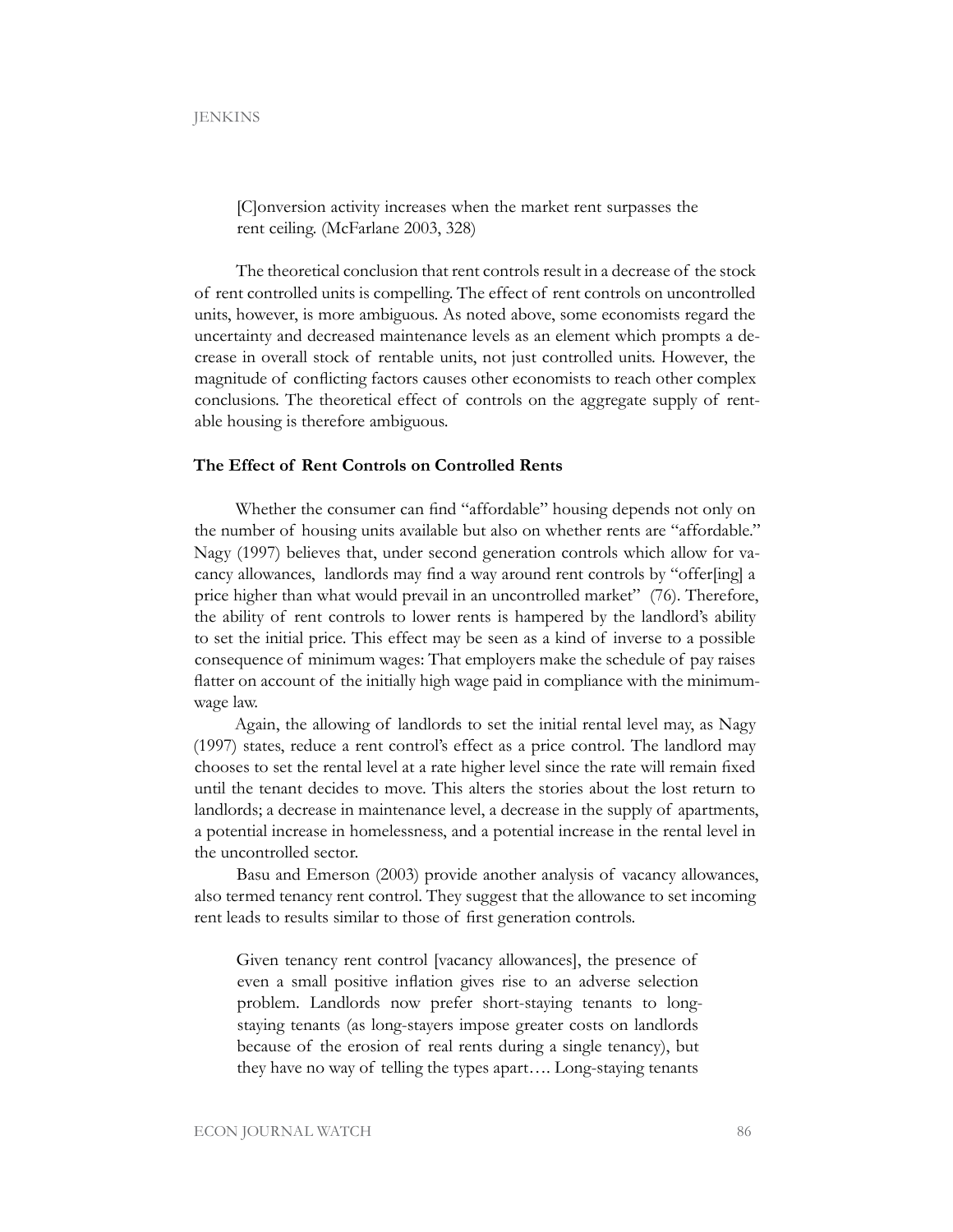know their type but have no interest in revealing this information to prospective landlords. (Basu and Emerson 2003, 225)

The combination of asymmetric information and monopolistic landlords leads vacancy allowances to result in very low rental levels, similar to a typical first generation rent control.

[Vacancy allowances] can cause landlords to operate in a way that mimics the old-style rent control. To wit, they hold down price, even with excess demand, to attract a better-'quality' tenant (i.e. one that will not stay too long). (Basu and Emerson 2003, 230)

Therefore, Basu and Emerson (2003) find some second generation rent controls lead to lower rental levels, but this comes at the cost of inefficiencies like those of first generation controls.

By their nature, rent controls provide rental levels lower than short-run free-market levels. Yet, queuing, waiting lists, bribes, and high search costs are additional costs not reflected in rental rates. In the spirit of Tullock's transitional gains trap (1975), the beneficiaries of rent control may not extend much beyond those who were situated at the time of imposition. Moreover, the attenuation of ownership might discourage supply such that even controlled rates are, in the long run, not lower than the rates that would have prevailed if the regulatory cluster had never been created.

## **The Effect of Rent Controls on Uncontrolled Rents**

If rent controls reduce housing availability, this will lead to a shortage in the entire housing market. A shortage will increase in outward demand shifts in the other, substitute uncontrolled markets, resulting in higher rental rates. Therefore those who do not live in rent controlled units must pay a higher rent as a result of local rent control. This effect is analogous to how minimum wage laws may increase demand for high-skilled labor and mechanization.

Hubert (1993) does not draw the same conclusion. Instead he suggests that second generation rent control might *decrease* rents in the uncontrolled sector:

If the rationing system induces tenants in the controlled sector to accept a reduction of housing consumption – compared to the case of an unregulated market – rent control effectively acts like a subsidy to decrease consumption. Not surprisingly, this would lower the rent in the free sector of the market. (Hubert 1993, 58)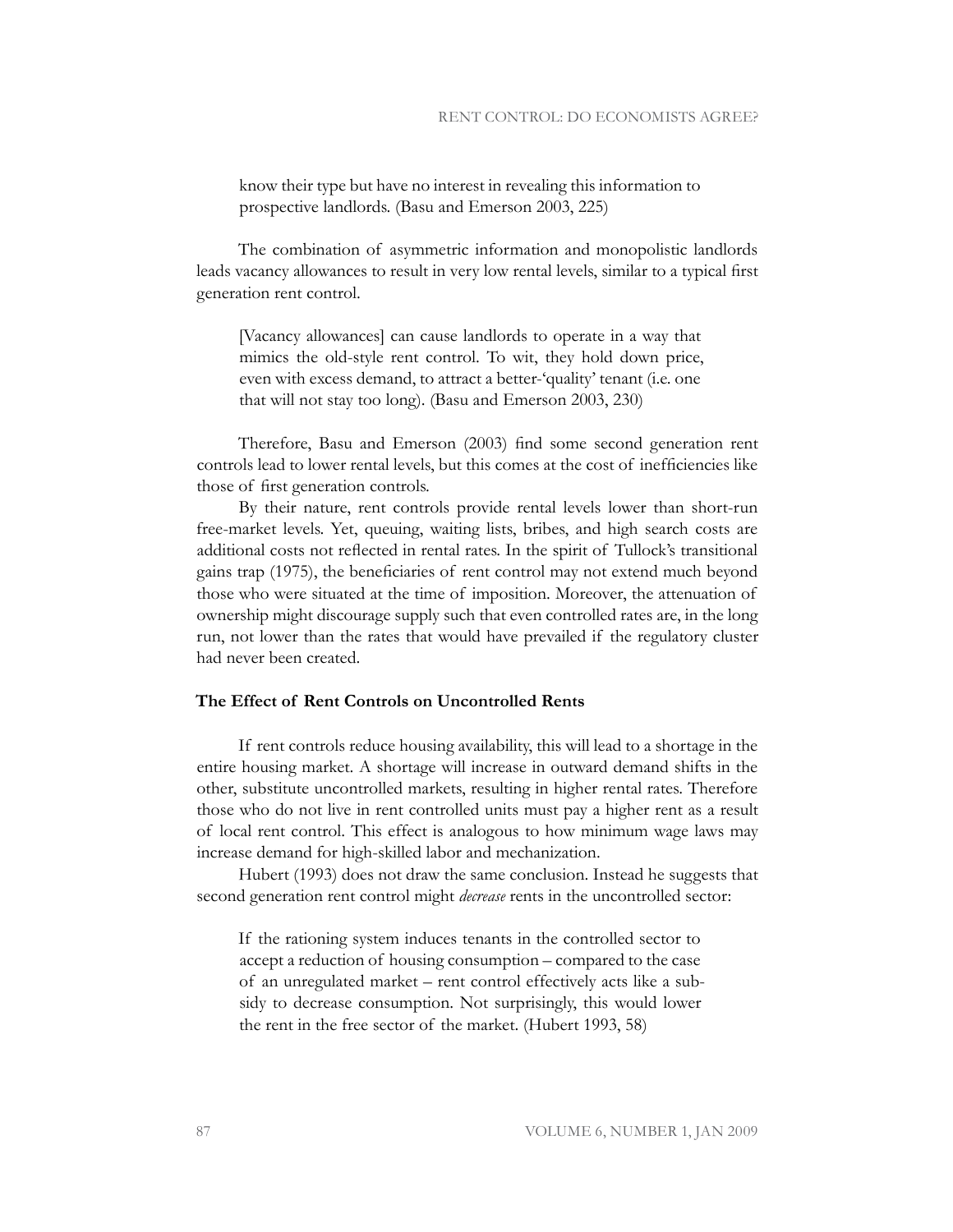Also, Heffley's spatial equilibrium model of rent control derives this unconventional conclusion:

[N]either the price per unit of service nor the rental payment rises in the uncontrolled area when the control is imposed elsewhere. This result, too, is sensitive to model specification and parameter values, but it suggests that the external effects of rents control may be quite complicated and counter to the conventional story when the long-run economic and locational adjustments of both tenants and landlords are considered. (Heffley 1998, 766)

However, other economists are confident that controls will lead to higher rents in the uncontrolled housing market.

[W]e can be quite confident that the greater the extent of rent control in an urban area, the higher will be the supply price in the uncontrolled market… (Early and Olsen 1998, 804)

While rent control unquestionably reduces rents of tenants in rentcontrolled units, it actually increases rents of tenants in uncontrolled units. (Navarro 1985, 96)

[T]he greater imbalance as a result of rent control forces the unsatisfied renters to look for more expensive substitutes, which therefore becomes even more expensive. (Ho 1992, 1188)

## **Homelessness**

Standard analysis would suggest that rent controls increase homelessness since controls are expected to reduce housing availability.

[I]t might reasonably be argued that rent control leads to homelessness by impeding new construction due to a fear of future regulation and hastening removals form the existing stock. This decrease in supply should lead to a higher rental price of housing in the uncontrolled sector and a lower vacancy rate. Since the worst units are the most likely to be converted to non-residential uses, households with the highest propensity to be homeless, namely the extremely poor, are likely to be the households displaced. They are also the most susceptible to eviction for non-payment of rent. Since landlords of controlled units ration based on non-pecuniary characteristics, these households are unlikely to find a controlled unit and the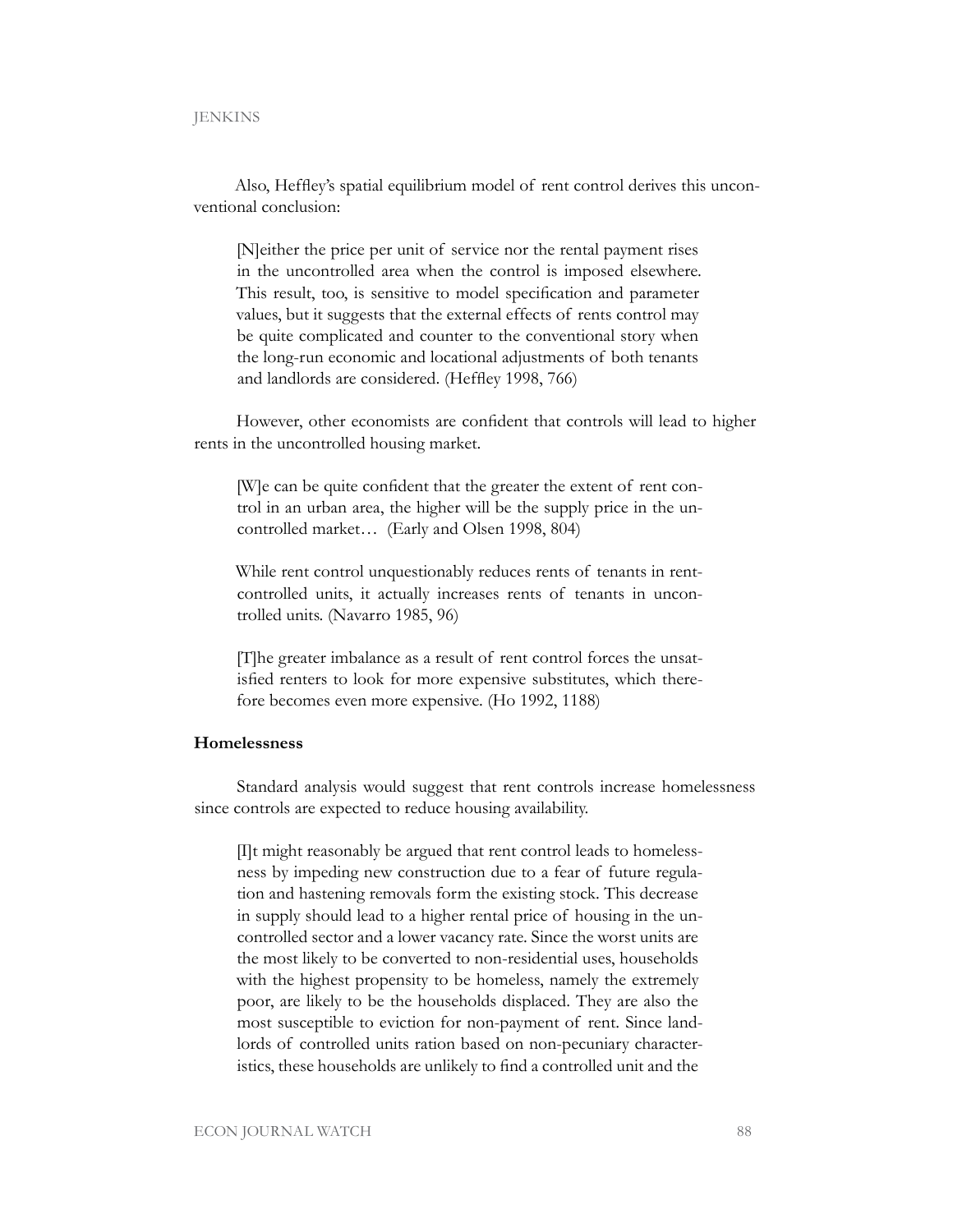higher rental price or housing and lower vacancy rate in the uncontrolled sector may make homelessness their best choice. (Early and Olsen 1998, 799)

Yet, many results suggest the relationship is ambiguous:

With these lower rents, poor households are less likely to be evicted for non-payment of rent when they experience financial difficulties. So there is at least one mechanism through which rent control could lead to less homelessness. (Early and Olsen 1998, 799)

An increase in the lower bound on housing consumption should induce some households to occupy better housing at the same time that it makes homelessness the best choice for others…(Early and Olsen 1998, 805)

[B]ut since no empirical studies adequately account for the many possible linkages between rent control and homelessness, whether rent control contributes to homelessness remains an open issue. (Arnott 1995, 116)

Economists show no preponderant prediction on homelessness. As homelessness is a complex matter, the ambiguity is understandable.

## **Targeting the Benefits of Rent Control**

Does rent control successfully target benefits to less fortunate individuals? Landlords and superintendents use non-price forms of rationing. In sifting through credit reports, references, and other components of applications, they are likely to select the individuals or families that appear to struggle the least. Both Arnott (1995) and Glaeser (2002) raise doubts about targeting to needy tenants.

[T]he traditional advocates of controls emphasize distributional concerns. Specifically, they argue that controls redistribute from rich to poor and ensure cheap housing. I find little merit in either argument. Whatever redistribution controls achieve is poorly targeted…For related reasons, cheap housing, as distinct from a reduction in inequality or poverty, is a dubious goal of social policy. (Arnott 1995, 108)

In most cases the landlord or superintendent may allocate apartments on the basis of the tenant characteristics or a tenant bribe. If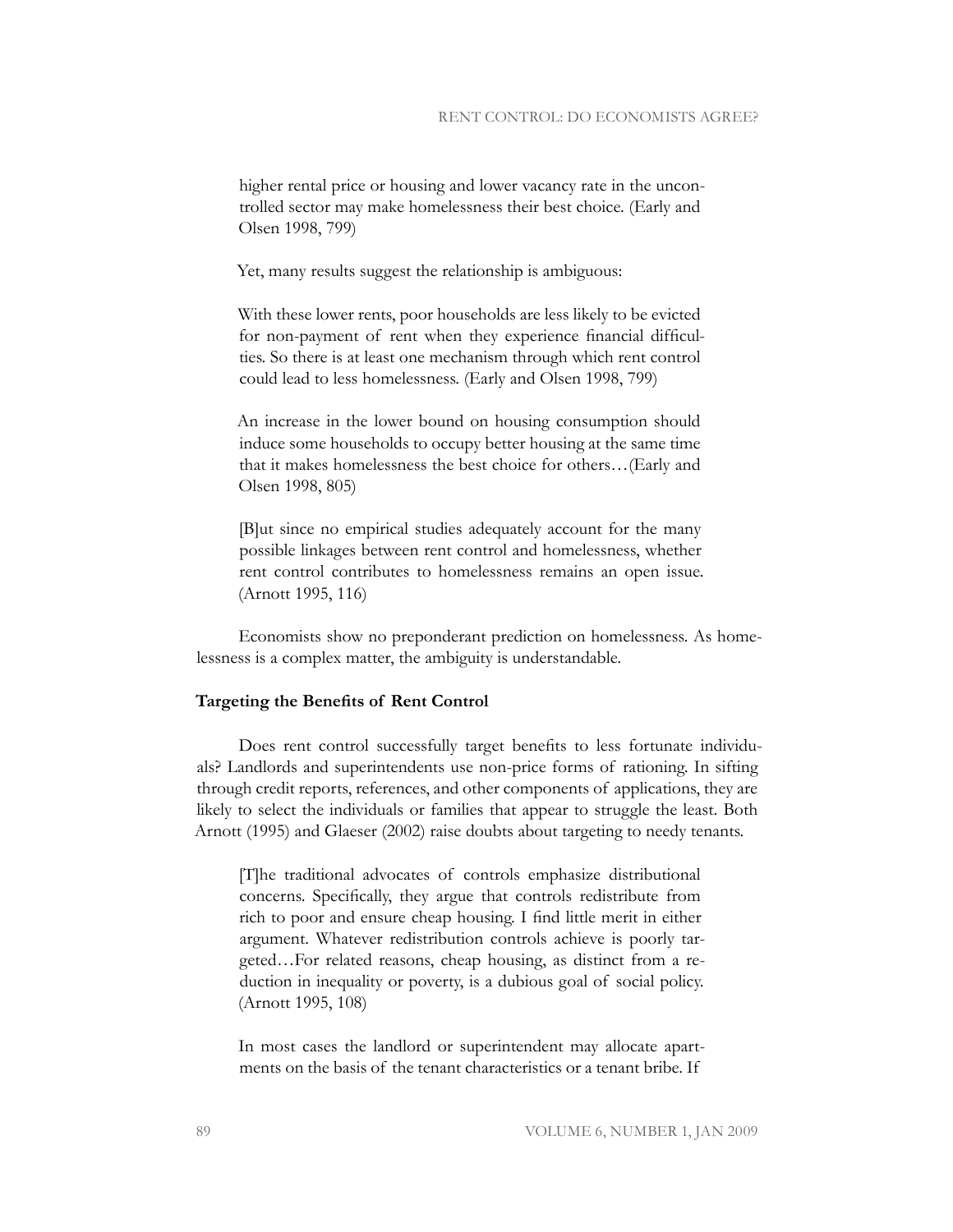landlords get to choose among prospective renters, then it seems quite possible that the reduced rents from rent control may actually end up increasing segregation. After all what will landlords look for? Tenants who make the building more attractive to other tenants. In general, this will mean tenants who resemble the existing stock of tenants, or richer tenants. This will tend to exacerbate segregation, at least in richer communities. (Glaeser 2002, 9)

The benefits of rent controls go to individuals selected by landlords. Navarro (1985) further explains how this allocation occurs and who is more likely to benefit from rent controls.

As an example of this form of discrimination in Cambridge, Jeffrey Sterns has noted that 'due to the high demand for housing in the city, landlords prefer and are able to rent their units to higher income tenants not receiving public subsidies.' (Navarro 1985, 94- 95)

[W]hile some tenants win, other tenants unquestionably lose. (Navarro 1985, 96)

#### **Effects on the Community**

The primary goal of rent control is to provide affordable housing. Yet the controls affect other facets of a community. Glaeser (2002) expects these to be negative: "If the city is getting poorer, then rent control may tend to exacerbate poverty and stop rich people from renting the more desirable apartments" (Glaeser 2002, 6). Glaeser (2002) notes the correlation between rent controls and poverty in New Jersey. He suggests that rent controls result in decreased growth "because rent control[s] limit new construction or because other factors [make] these places less attractive" (18). Navarro (1985) explains that rent controls can negatively affect a community by affecting the community's tax base; "Because tax assessments are based on a property's market value, the amount of taxes the owner pays shrinks with the reduction in rents" (Navarro 1985, 92). In an attempt to replace the taxes lost from rent control, taxes in the uncontrolled sector might be increased. In effect "the tax burden is shifted not only to single family homeowners, but also to tenants in the uncontrolled market" (Navarro 1985, 96).

Heffley (1998) also remarks on the potential tax base erosion caused by rent control:

In moving to the rent control case…the level of public spending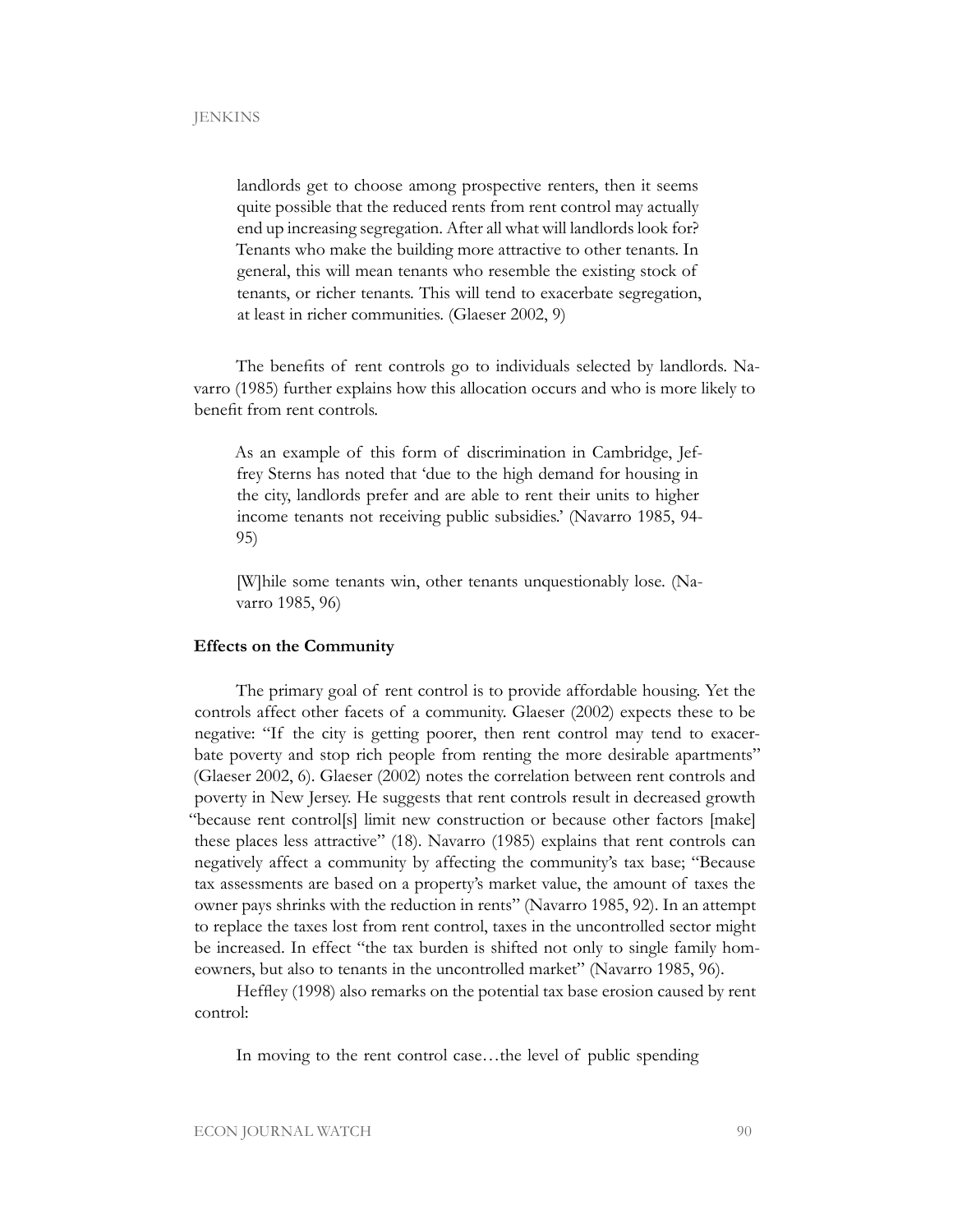and the tax rate are maintained. But the control's negative effect on aggregate housing rents (the tax based in this model) reduces tax revenues and causes a deficit. (Heffley 1998, 767)

In reality, rent controlled communities should be expected to pursue some mixture of these strategies: general increase in effective property tax rates coupled with selective abatements to some landlords, cutbacks in public spending, increased efforts to secure nonlocal sources of income, and greater reliance on other forms of local taxation. (Heffley 1998, 769)

Navarro (1985) suggests that controls may lead to an increase in energy consumption:

[T]he 'lock-in effect' leads to longer commutes, workers consume more gasoline… the city's rent control mechanism provides little incentive for landlords to conserve fuel because of a 'dollar-for-dollar' clause which allows landlords to pass any increase in fuel expenses directly through to tenants. This gives the renter little incentive to conserve and the landlords little incentive to install conservation devices. (Navarro 1985, 94)

## **Empirical Research on Rent Control**

The preceding review of *theoretical* effects is now paralleled by a review of effects *in empirical findings*.

## **Misallocation of Extant Housing Units**

Glaeser and Luttmer (2003) offer some empirical evidence of the misallocation caused by first generation controls:

[New York City, 1990:] [A]t least in theory, ignoring the misallocation costs of price control may result in a far too positive view of these regulations… Our methodology suggests that 21 percent of New York apartment renters live in apartments with more or fewer rooms than they would if they were living in a free market city. (Glaeser and Luttmer 2003, 1028-1029)

[O]ur procedure suggests significant misallocation. Our estimates indicate that 11 percent of the renters are misallocated and 15.9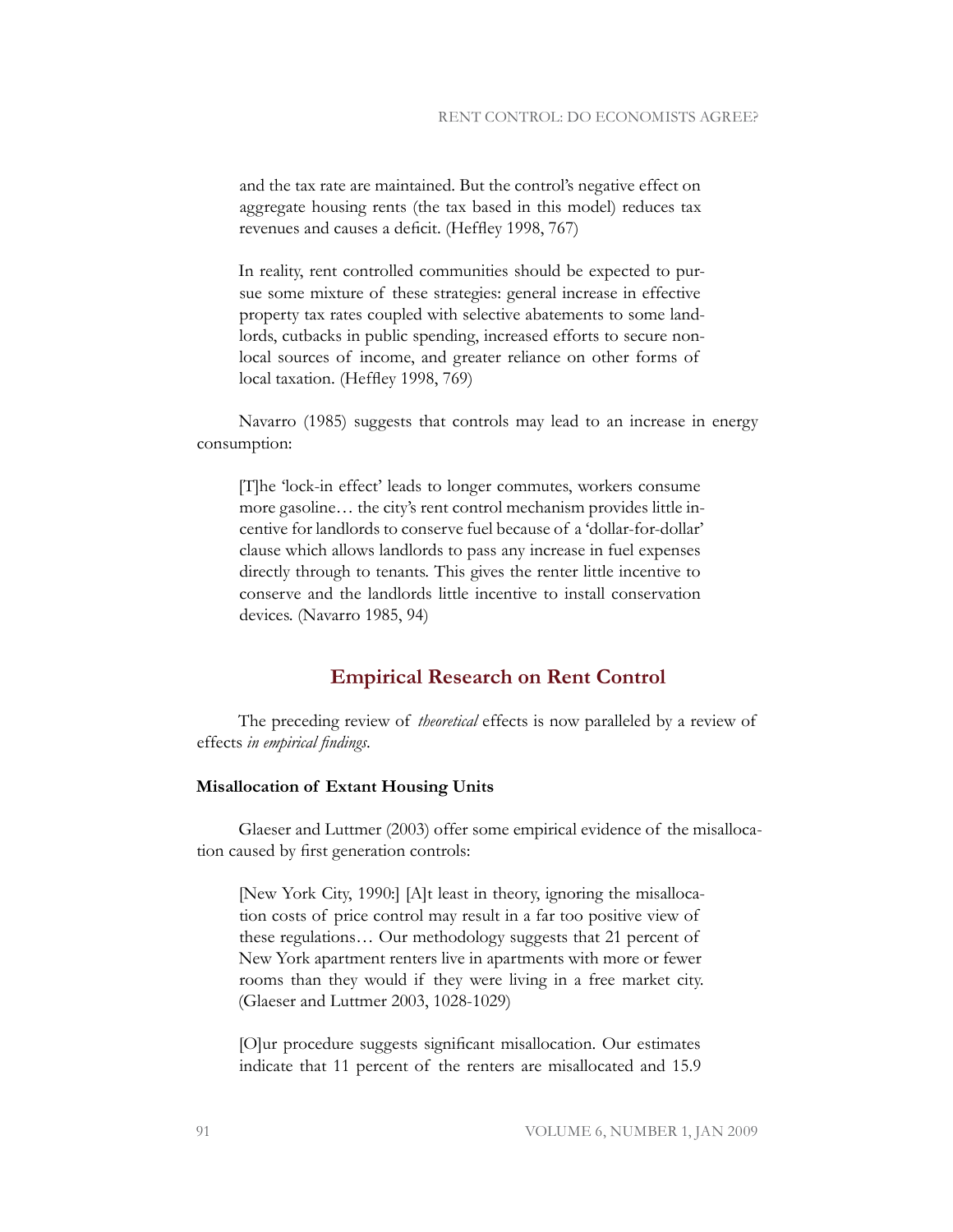percent of the owners are misallocated. (Glaeser and Luttmer 2003, 1044)

Gyourko and Linneman's (1989) analysis of New York City's rent control system during 1968 finds that controls "encourage excessive immobility among controlled sector renters" while they "encourage excessive mobility among families hoping to obtain controlled apartments" (72-73). Therefore, they find the effect of rent controls on a tenant's movement depends on whether the tenant is lucky enough to reside in a rent controlled apartment.

Nagy's (1995) regression analysis of data from New York City in the years 1978, 1981, 1984, and 1987 gives similar results: "between 1978 and 1987 tenants in the controlled sector were less mobile than those in the stabilized sector" (137). However, Nagy notes that rent controls do not necessarily reduce mobility, as those who live in the controlled sector tend to be less mobile individuals:

It appears that much of the difference in mobility can be explained by differences in tenant characteristics across sectors. (Nagy 1995, 137)

[T]enants in the controlled sector are predominantly white. They also tend to be older and have less income. Because these characteristics are associated with immobility, this suggests that tenants in the controlled sector may move less often because they tend to have the characteristics of immobile tenants. (Nagy 1995, 133)

However, the majority of researched articles agree with the results that individuals who currently live in rent controlled units are significantly more likely to stay put:

[New York City, 1981:] [R]esidents of the controlled sector receive significant rental subsides relative to those of the stabilized and uncontrolled sectors and hence remain in their units significantly longer than they would otherwise be expected in order to realize these subsidies. (Linneman 1987, 22)

[New York City, 1968:] [T]he "average" rent control tenant would choose to remain in his or her residence about 18 years longer than an otherwise identical tenant in an identical residence which was not rent controlled due solely to these differing marginal effects... Clearly rent control results in large distortions in the way changes in personal and structural characteristics change the preference for residential stability. (Ault, Jackson, and Saba 1994, 156)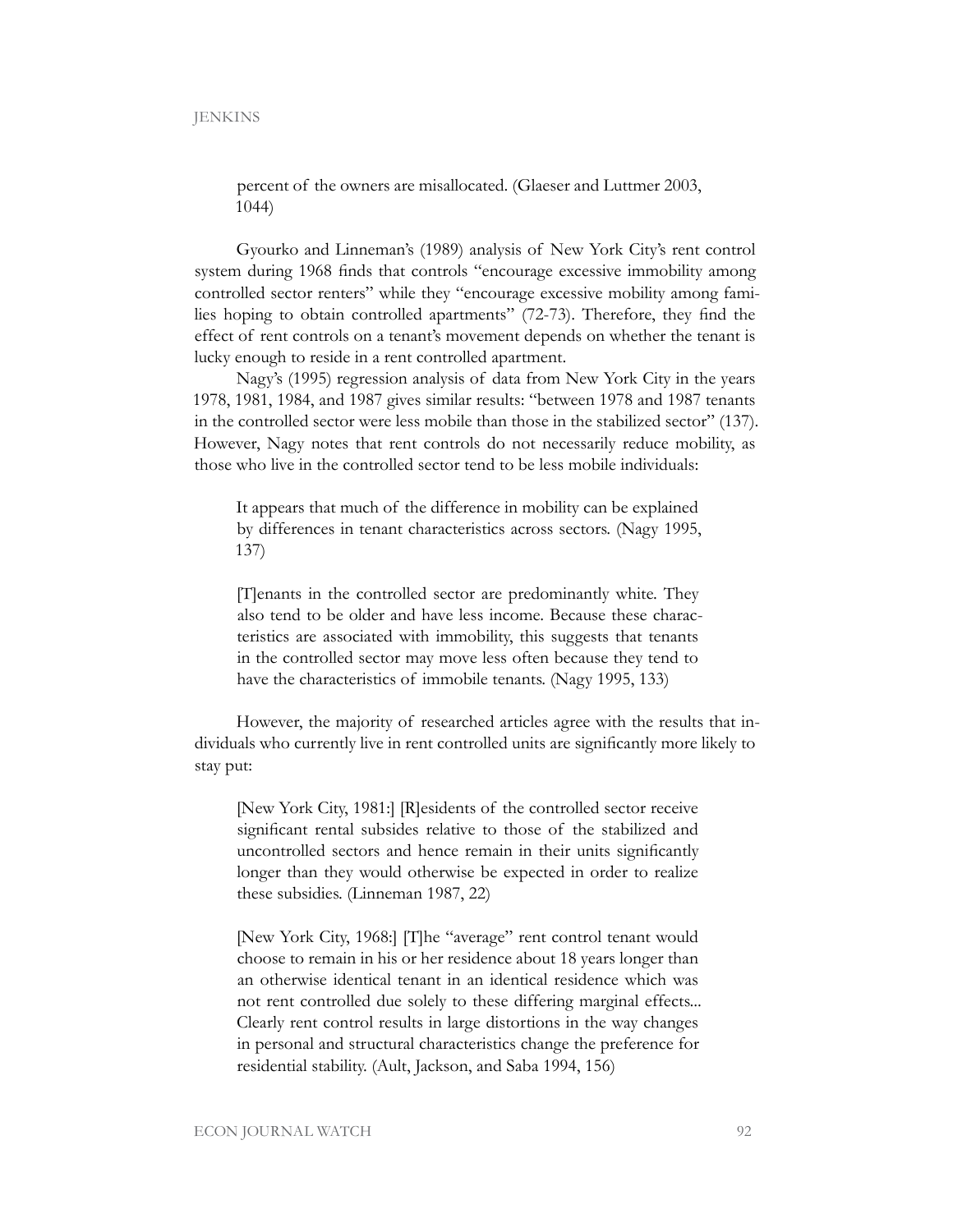[New York City, 1997:] Tenants will still have longer duration than those in an uncontrolled sector. Increased duration may have detrimental consequences … [T]enants may be willing to live in a crowded apartment because they cannot find an apartment that is properly sized. Increased duration may have positive benefits as well. A tenant will have a greater incentive to maintain the apartment if he or she has a long duration. (Nagy 1997, 76)

Krol and Svorny find that tenants in rent controlled apartments appear to sacrifice shorter commutes for lower rents:

[New Jersey, 1980, 1990, and 2000:] Using New Jersey census tract data… we are able to show a positive and statistically significant relationship between rent control and the percent of the working population that has a long commute for 1980, 1990, and 2000. (Krol and Svorny 2005, 435)

The most constraining types of controls are systematically empirically associated with longer commute times. (Krol and Svorny 2005, 435)

Another consequence of rent control has to do with a tenant's potential to become a homeowner. Because rent controls make renting more attractive and lead tenants to stay put, controls generally decrease renters' incentives to become homeowners:

[New York City, 1968:] A potentially large efficiency effect of rent controls is that the expectation of subsidized rents induces nonoptimal homeownership patterns (Gyourko and Linneman 1989, 69)

[C]onsumers with large expected rent control benefits had lower demands for homeownership. (Gyourko and Linneman 1989, 71)

The tenancy duration results in combination with our findings of substantial influences on homeownership propensities and housing trait prices indicate that the small redistributive impacts associated with rent controls were achieved at the expense of substantial efficiency costs. (Gyourko and Linneman 1989, 73)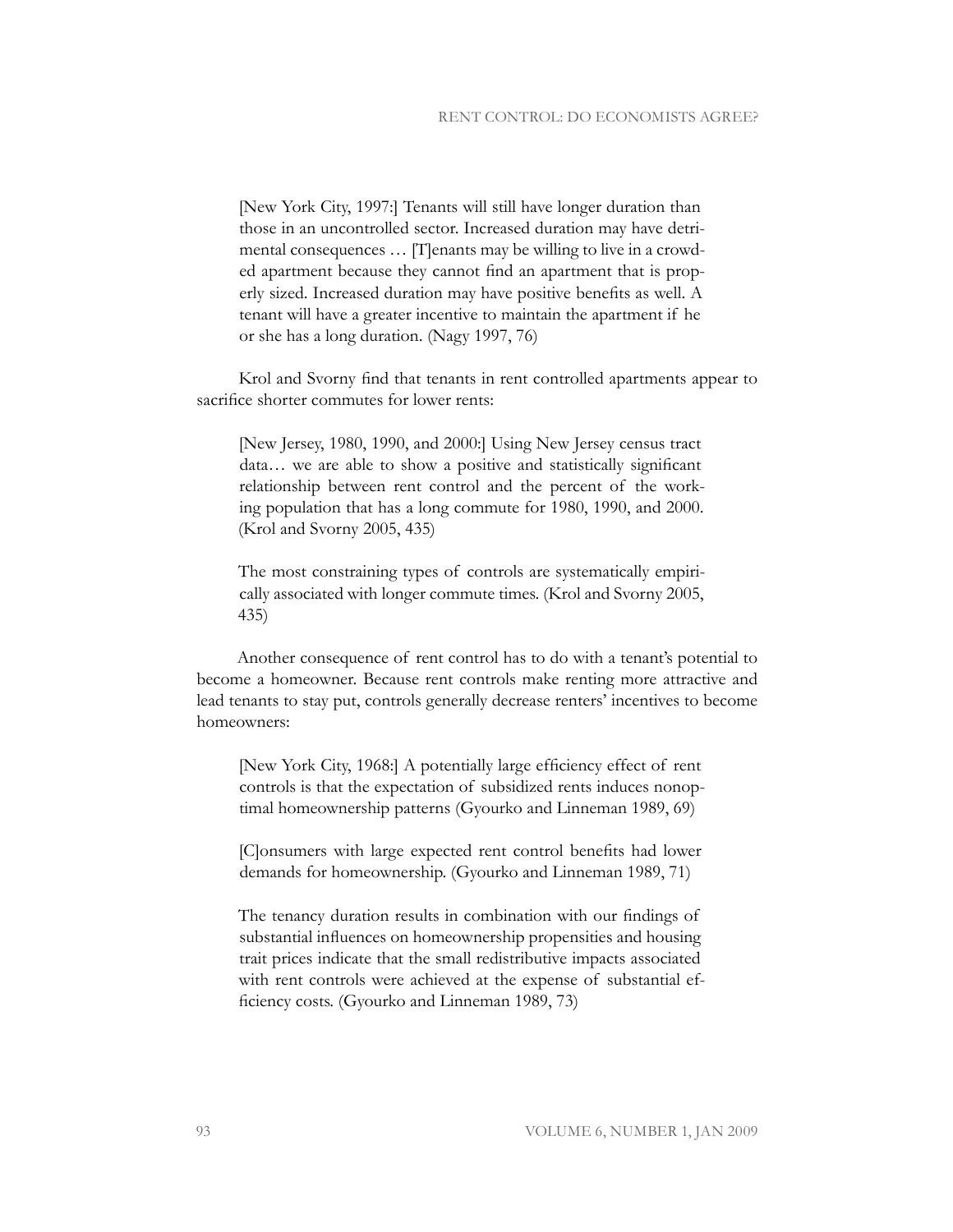#### **Maintenance**

The model of rent control as a strict price ceiling predicts maintenance levels in controlled units will depreciate. Yet Arnott (1995) reports: "the empirical literature has been unable to uncover significantly higher levels of maintenance in the uncontrolled sector" (114).

In an empirical research paper on New York City's first generation rent controls in the 1970s and 1980s, Moon and Stotsky (1993) reached an ambiguous conclusion on maintenance:

[New York City, 1978, 1981, 1984, and 1987:] [W]e find little evidence that the rent control status dummy variable influences housing quality change… It suggests that housing units that stay under control from the beginning to the end of the transition period are less likely to deteriorate. (Moon and Stotsky 1993, 1139)

With the subsidy measured in level form, we again observe no significant relationship between rent control and housing quality change. (Moon and Stotsky 1993, 1139)

Some economists, however, find a negative relationship between rent controls and maintenance levels:

[A]lthough tenants may pay less for their rent-controlled apartment, over time, the regulated landlord provides less. For example, in their analysis of Los Angeles, Rand researchers found that 3.5 percent rent reduction from controls was partially offset by a 2.2 percent deterioration, for a net rent benefit of only 1.3 percent to tenants. (Navarro 1985, 96)

[U.S., 1973-1976:] [F]avorable distributional effects may be partially offset by quality deterioration. (Mengle 1985 5, 14)

Some economists also find maintenance controls to be ineffective:

[Boston 1985, 1989, 1993, 1998:] Though rent control does not seem to lead to catastrophic maintenance failures, it appears to reduce the maintenance performed on rental units. As landlords can be fined for allowing water and heat failures, but not for cracked paint, this result is not surprising. (Sims 2007, 144)

<sup>5</sup> Mengle (1985) used data from The Department of Housing and Urban Development composed of sixty Standard Metropolitan Statistical Areas (SMSA) recorded from 1973-1976.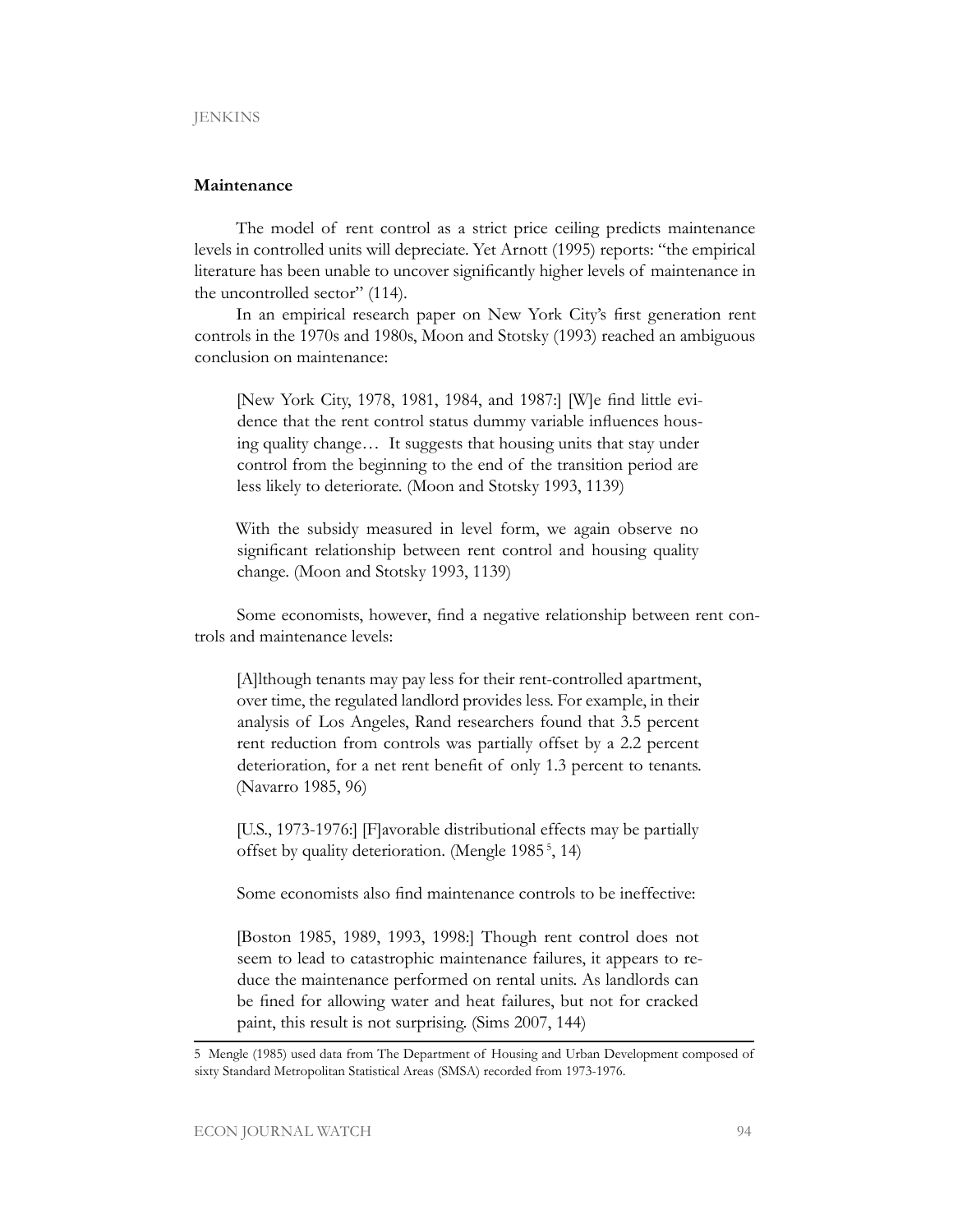[S]anctions against landlords who cut back maintenance expenditures have not realized their intended results. (Mengle 1985, 14)

Gyourko and Linneman (1990) find "a change in the rent control status of the building's apartments from uncontrolled to controlled reduces the probability of the building being in sound condition" (405). While these findings correlate with the expected negative relationship, Gyourko and Linneman find these results are highly subject to certain rental units and certain locations:

[New York City, 1968:] Rent controls have had their biggest adverse quality effect on the already relatively deteriorated rental housing stock in smaller buildings. The impacts are largest in Manhattan. For smaller pre-1947 buildings in Manhattan, there is an 8.96% higher probably of being in unsound condition if the building's units are rent controlled versus uncontrolled. The analogous effects for Brooklyn and Bronx are around 7.5%. The adverse impact on quality is smallest in Queens at 3.42%. (Gyourko and Linneman 1990, 408)

The impacts are much less in newer smaller buildings and are nonexistent for units in buildings under ten years old. (Gyourko and Linneman 1990, 408)

While other factors such as age and initial building quality play a clear role in apartment maintenance levels, these elements are erratic and not within human control. Given even a small negative impact on maintenance, Gyourko and Linneman (1990) find "it is virtually impossible to justify this price control as good public policy" (409).

The empirical research pertaining to maintenance reflects the net effect of the upkeep from tenant self-maintenance and the neglect from landlords. Many researchers find decreases in maintenance levels, but the evidence does not offer a clear conclusion. Since the regulatory cluster usually tries to address maintenance, it is not surprising that the empirics are mixed.

#### **Housing Availability**

Sims' (2007) empirical examination of rent decontrol in Boston in 1985, 1989, 1993, and 1998 finds that "being in a decontrolled zone leads to an increase of about 0.2 percentage points in the relative quantity of [total] housing supplied" (141). This counts as a "small effect" and Sims concludes "the end of rent control had little effect on the construction of new housing" (141-142).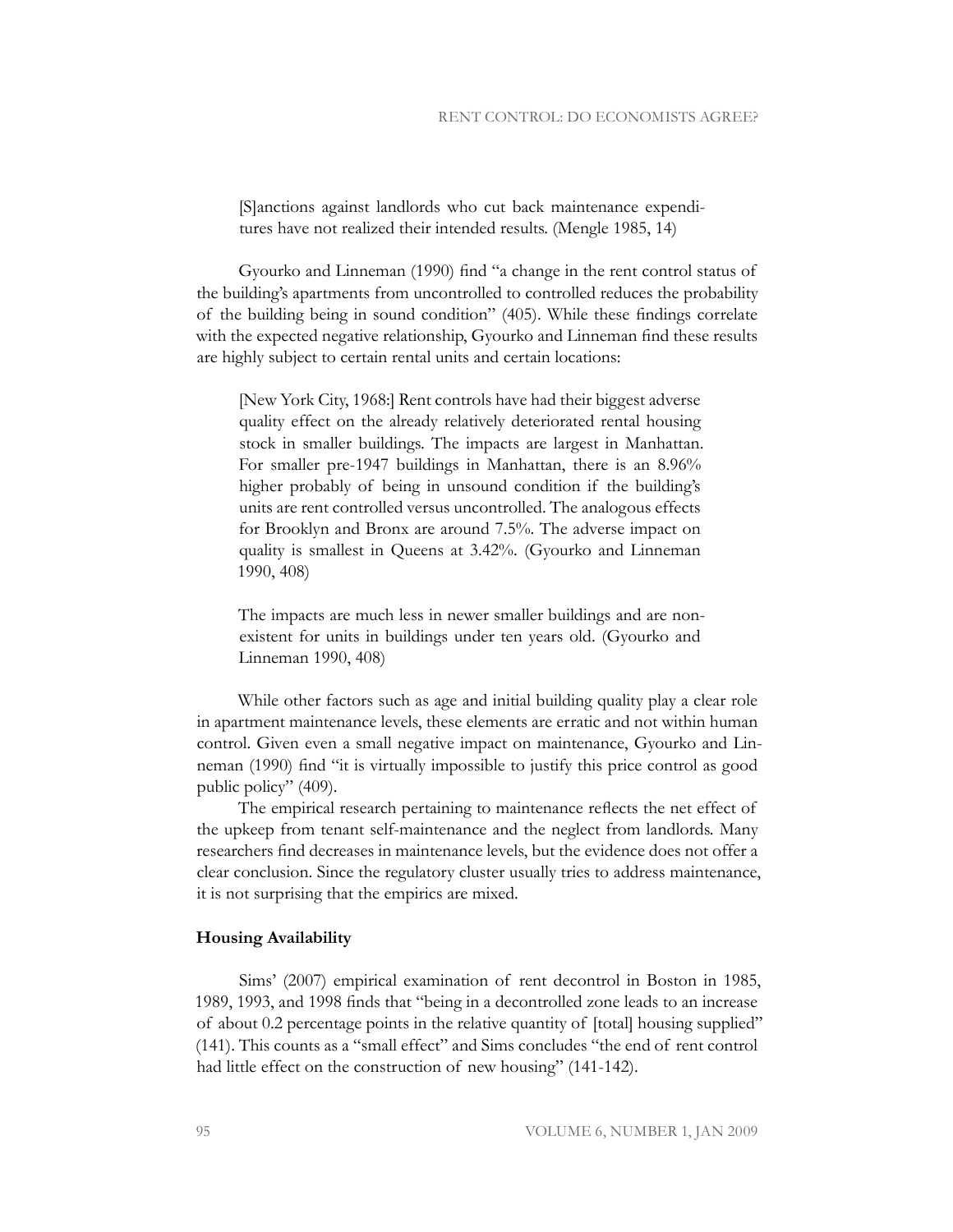Rent controls give landlords the incentive to convert units into non-rentable housing, such as condominiums:

[Cambridge, Massachusetts:] [R]oughly 10 percent of the city's rent-controlled housing stock was converted to condominiums and moved out from under the grasp of the ordinance. As a result, the share of renter-occupied private units has shrunk from 75 percent in 1970, to 72 percent in 1975, to 66 percent in 1980. (Navarro 1985, 91)

[Boston, Massachusetts 1985, 1989, 1993, 1998:] In summary, there is weak evidence that rent control affected the extensive quantity of housing units supplied in Boston, but much stronger evidence that rent control lead owners to shift units away from renting. The 6-7 percentage point change in rental probability between controlled and uncontrolled zones may seem small, but when applied to all three [6] cities it implies that rent control kept thousands of unit off the market. (Sims 2007, 143)

[T]he end of rent control is associated with a 6 percentage point increase in the probability of a unit being a rental. (Sims 2007, 142)

## **The Effect of Rent Controls on Controlled Rents**

Several studies find that rent control reduces rents in the controlled sector. Studying Los Angeles, California, 1969-1978, Fallis and Smith (1997) find that "the data confirm that rent controls effectively constrained rents on controlled units" (199). Writing of New York City in 1968, Gyourko and Linneman (1989) interpret the lower rents as a subsidy to the tenant: "All benefits are expressed in 1984 dollars. The benefit associated with occupying a rent-controlled unit is quite large, with a mean annual subsidy of approximately \$2440 or an average 27.2% of annual income" (61).

Where second generation rent controls involve vacancy allowances, new tenants may be willing to pay higher rents for the promise of controlled future rents. Nagy (1997) finds that "in 1981 new tenants to New York City's rent-stabilized sector paid on average more than tenants in an uncontrolled sector." (65). Nagy (1997) explains landlords are able to set the initial rental level, therefore, "tenants forgo low current rent in exchange for low future rent" (65). Therefore, he found the system simply altered the timing of payment rather than the total cost of rent:

<sup>6</sup> The three cities Sims refers to are Boston, Brookline, and Cambridge.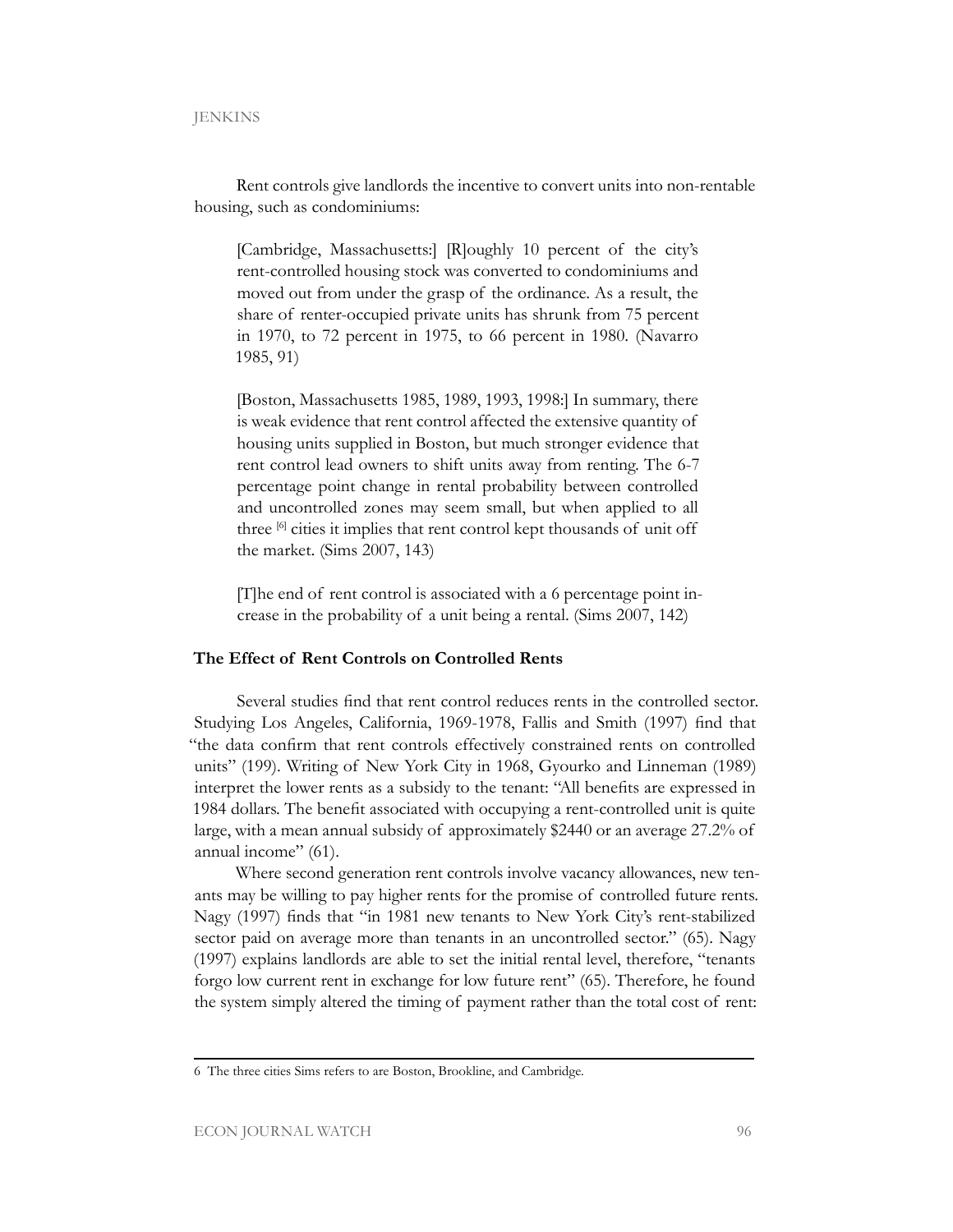[New York City, 1978, 1981, 1984, 1987]: [T]he 258 new stabilizedsectors paid on average \$21.55 more per month than the 284 uncontrolled-sector tenants did in 1981… (Nagy 1997, 73)

Politicians who wish to soften rent control by adding vacancy decontrol-recontrol provisions may be undoing the control altogether. These provisions may be doing little more than altering the timing of payment time. Renters pay the same in the long run. They simply pay higher rent sooner and lower rent later. (Nagy 1997, 76)

Again, this effect eradicates rent controls ability to act as a price control. As discussed earlier this has a notable impact on the level of negative impacts resulting from rent control.

The likely long-run effect of the regulatory cluster is to shift cost curves up and supply curves back, so it is not surprising that there is evidence that, in the long-run, rent control leads to higher rents even in the controlled markets:

[New York City, 1996:] The results suggest that due to the higher price in the unregulated market, on average, tenants in rent stabilized and 'old style' rent controlled units would be better off if controls had never been established. If controls had never been put in place in New York City, these tenants would have faced a lower price of housing in the uncontrolled sector and would find units in the free sector that better fit their needs. (Early 2000, 202)

The average estimated benefits are -\$4 [a loss, in 1995 dollars] per month for households in 'old style' rent controlled housing and -\$44 per month for households in rent stabilized apartments. This implies that, on average, households in regulated units would have been better off if rent regulations had never been established in New York City. (Early 2000, 197-199)

Only under the belief that prices in the uncontrolled sector are little changed by rent regulations, between 2 and 4%, are the benefits to households in controlled units high enough to compensate for the loss to households unable to find a unit of controlled housing. (Early 2000, 202)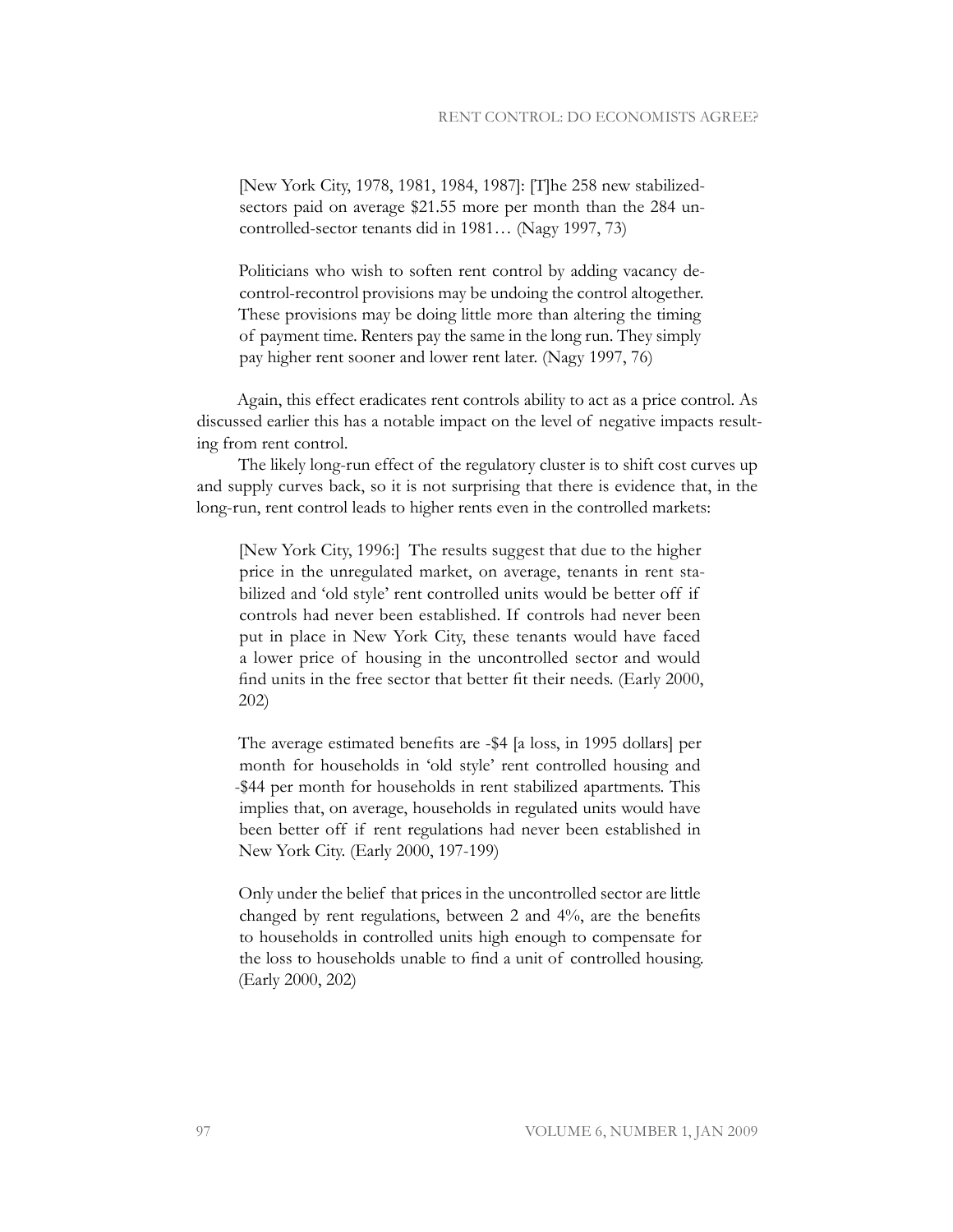## **The Effects of Rent Controls on Uncontrolled Rents**

Many empirical studies find rent controls increase rents in the uncontrolled sector:

[New York City, 1996:] The results suggest a positive and statistically significant relationship between the fraction of rental units under rent control and the price of rental housing in the free sector. (Early 2000, 193)

[Los Angeles, California 1969-1978:] [A]fter two years, controlled rents had risen an average of 13.7 percent and uncontrolled rents had risen an average of 46.2 percent. (Fallis and Smith 1997, 199)

[T]he data confirm that rent controls effectively constrained rents on controlled units, but enabled larger rent increases on decontrolled units than would have occurred in the absence of rent controls. (Fallis and Smith 1997, 199)

Caudill (1993) offers a dual analysis of New York City's rent controls in 1968. He observes the impact of rent controls on the rental level in the uncontrolled market by using both the traditional ordinary least squares regression method as well as the frontier method. Both regressions give similar results. He estimates that if controls are removed, "rents in the uncontrolled sector would fall about 22%-25%" (731).

Sims' (2007) regression offers an interesting outcome regarding the impact on the uncontrolled sector. He finds that, depending on the uncontrolled unit's proximity to controlled units, the rent might actually decrease. Sims' conclusion is based on rent control's effect on maintenance levels. As stated above, controls often reduce maintenance. As a result, uncontrolled rental units located nearby will fall in value. While economists are not unanimous regarding rent controls impact on maintenance, it is interesting to note the potential negative externalities that might result.

[Boston 1985, 1989, 1993, 1998:] Though the underprovision of housing due to rent control might raise rents in the uncontrolled sector, the reduced care given to rent controlled units may make the zones with rent control less desirable for those living in noncontrolled housing. This spillover effect due to sub-optimal maintenance may decrease all rents in an area. (Sims 2007, 148)

The coefficients imply that having 10-12% rent controlled units in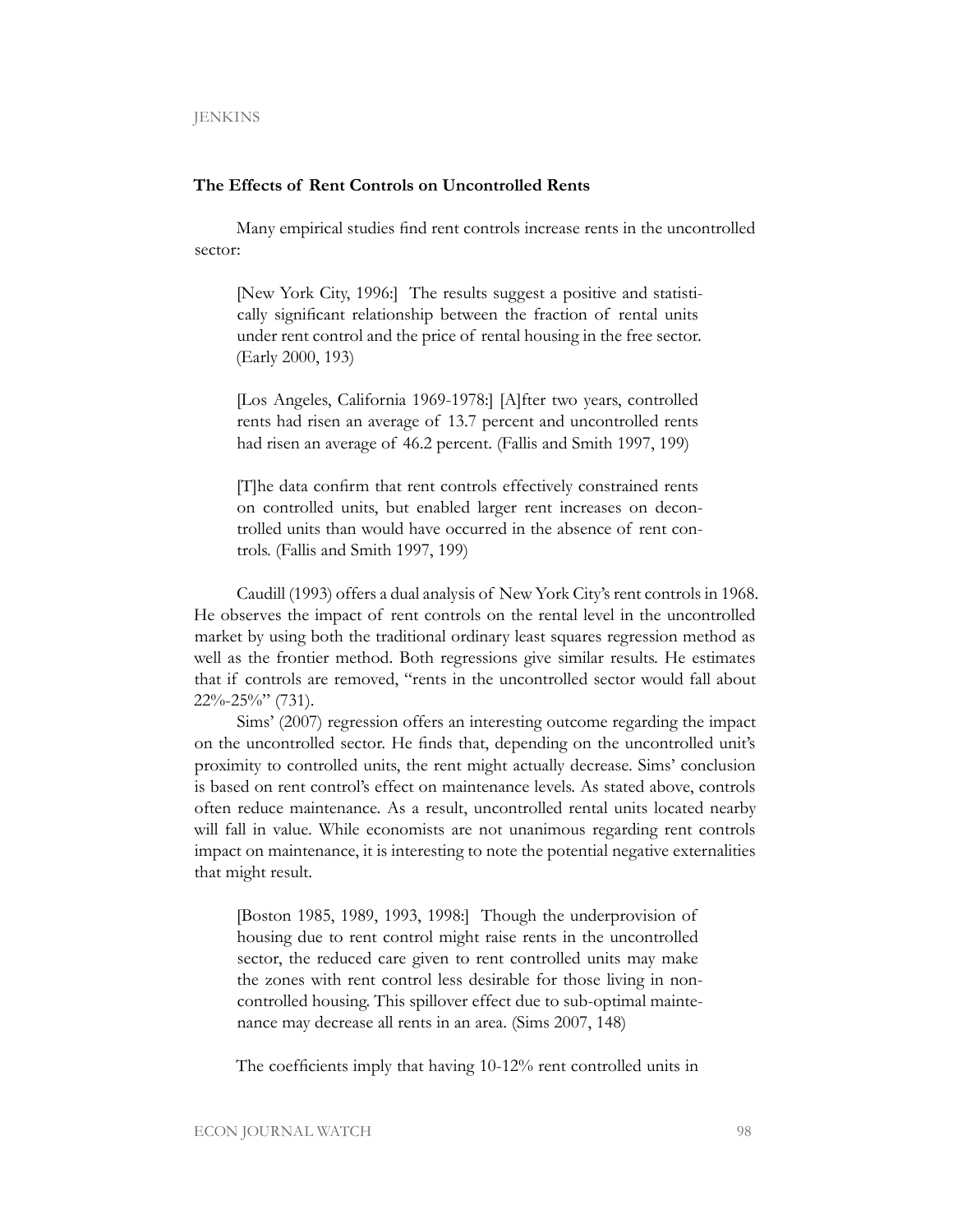your zone will decrease your rent by 23-28 dollars [1998 dollars] a month. (Sims 2007, 149)

Early and Phelps (1999) conclude that the impact on the uncontrolled rental market is more ambiguous. While they find "the existence of rent control increases rents in the uncontrolled sector by more than 13 percent," these effects diminish over time (274):

[American Housing Survey, 1984-1996:] [O]n average, the monthly rent of a typical uncontrolled unit is roughly \$85 higher [1996 dollars] because of the existence of rent controls. (Early and Phelps 1999, 277)

These results suggest that the introduction of new controls would increase the price of uncontrolled housing. However, policy makers concerned with the second-generation controls that are currently in existence can look to these results as an indication that the detrimental effects on the price of uncontrolled housing have passed. According to our findings, the elimination of current controls would not be expected to alter the price of uncontrolled housing. (Early and Phelps 1999, 279)

## **Homelessness**

Several empirical studies find no clear relationship between rent control and homelessness:

[U.S. Metropolitan Areas, 1984:] Rent control, which has been cited as a cause of homelessness … had no effect on either homelessness or crowding… (Honig and Filer 1993, 252)

Rent control does not have a statistically significant effect on homelessness. (Olsen 1998, 677)<sup>7</sup>

[American Housing Survey, 1985-1988:] Our results lend no support to the view that rent control is a major cause of homelessness. If anything, they suggest that it reduces homelessness. Although our estimates indicate that rent control does lead to a lower vacancy rate and higher price per unit of housing service in the uncontrolled sector and they suggest that these lead to more homelessness, they

<sup>7</sup> Olsen's (1998) conclusion is based on his empirical study with Early (1998).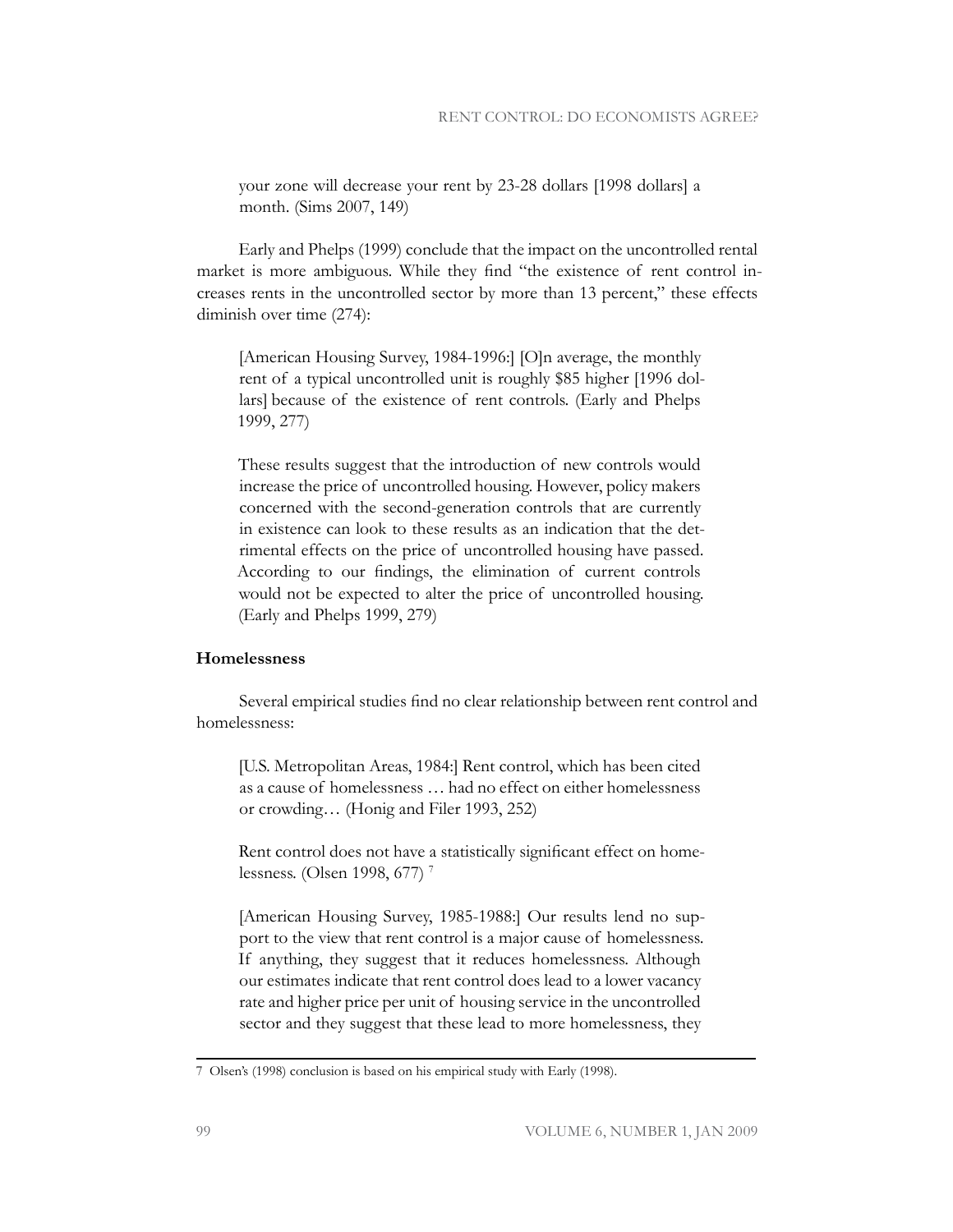also indicate that these effects of rent control are more than offset by other effects that decrease homelessness. (Early and Olsen 1998, 799-800)

Grimes and Chressanthis' (1997) regression finds a clear positive correlation between rent controls and the rate of homelessness. Therefore, it is possible that controls may increase the number of homeless individuals.

[U.S., 1990:] The empirical results, irrespective of the measure of the homeless population, strongly confirm the positive impact of rent control on the level of homelessness. (Grimes and Chressanthis 1997, 33)

Even though the estimated effect is relatively small, this finding suggests that rent controls, while providing economic benefits to special interest groups in society, impose social costs by increasing the rate of chronic homelessness. (Grimes and Chressanthis 1997, 36)

Yet, Gissy (1997) finds a possibility that rent control mitigates homelessness:

[U.S., 1984:] Cities with rent controls may have higher rates of homelessness, but it is due to the high costs of housing. Without the rent controls, which lower the relative rents in these cities, the homeless rate would be even higher. (Gissy 1997, 119)

Gissy (1997) warns that his findings might be influenced by other channels:

[U.S., 1984:] Since rent-controlled cities had higher housing costs than the non rent-controlled cities, it may well be that those cities where rent controls would serve to lower vacancy rates happen to be the ones that instituted rent controls. (Gissy 1997, 119)

There does not seem to be any clear conclusion regarding rent control and homelessness.

#### **Political and Administrative Costs**

Empirical work has also been done on the costs of administering and enforcing rent controls: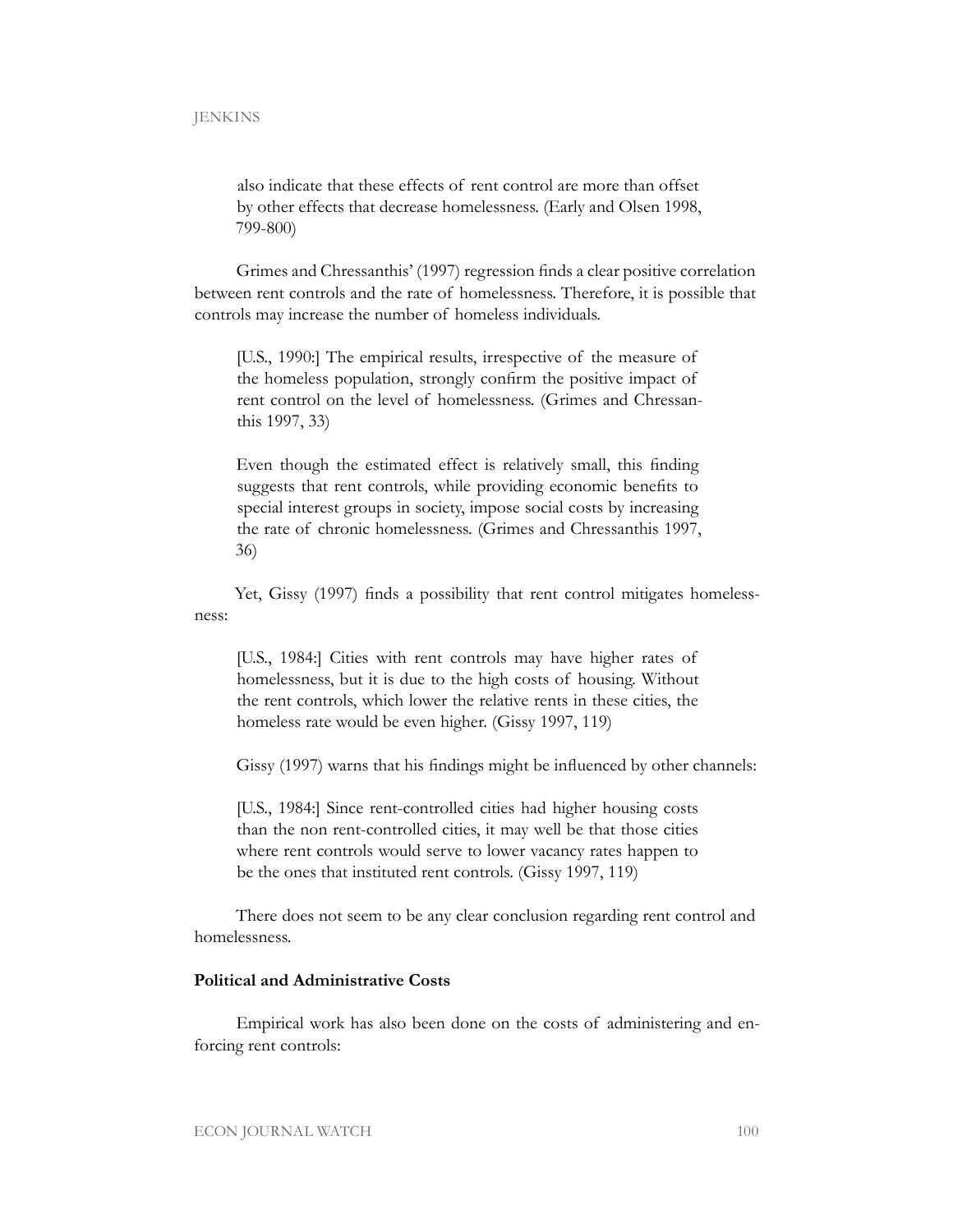[Cambridge, Massachusetts, 1970, 1975 and 1980:] In Cambridge, for example, the annual budget for the city's rent control board and related rent control activities runs to about \$700,000. That means it costs taxpayers about \$40 in regulatory costs for each of the roughly 18,000 apartment units under control. (Navarro 1985, 93)

[New York City, 1981:] The results presented here suggest that the administrative costs associated with the new style controls do little other than to formalize the market forces which would have otherwise occurred through the "invisible hand" of competition… [T]he inefficiency costs of these regulations may be substantial, as they involve both administrative costs and the misallocation of resources. (Linneman 1987, 29)

Measurements of administrative costs remind us that bureaucracies are a player and an interest group.

#### **Targeting the Benefits of Rent Control**

As stated by the Governor of New York, David A. Paterson (2008), "Rent regulation [including rent control] is intended to protect tenants in privately-owned buildings from illegal rent increases and allow owners to maintain their buildings and realize a reasonable profit." The general goal of rent controls is to assist those who can barely afford housing. A stereo-typical beneficiary is disabled, elderly, or living on a fixed or limited income. In Gyourko and Linneman's (1989) empirical study of New York City in 1968, they estimated the benefit of rent control to lucky tenants as \$2440, in 1984 dollars (Gyourko and Linneman 1989, 61).

Linneman's (1987) study of New York City in 1981 concludes rent controls' targeting abilities are haphazard. While the benefits of controls were found to go to some intended individuals such as those who had "low incomes and were elderly," the benefits were distributed by chance and therefore, "the targeting of these benefits was poor" (15). Other economists agree with Linneman's findings:

[Boston, Massachusetts 1985, 1989, 1993, 1998:] Only 26% of rent controlled apartments were occupied by renters in the bottom quartile of the household income distribution, while 30% of units were occupied by tenants in the top half of this distribution… This suggests that much of the transferred surplus may have been received by wealthier households. (Sims 2007, 148)

If much of the benefit accrues to white upper income households, rent control may prove to be an ineffective transfer program as well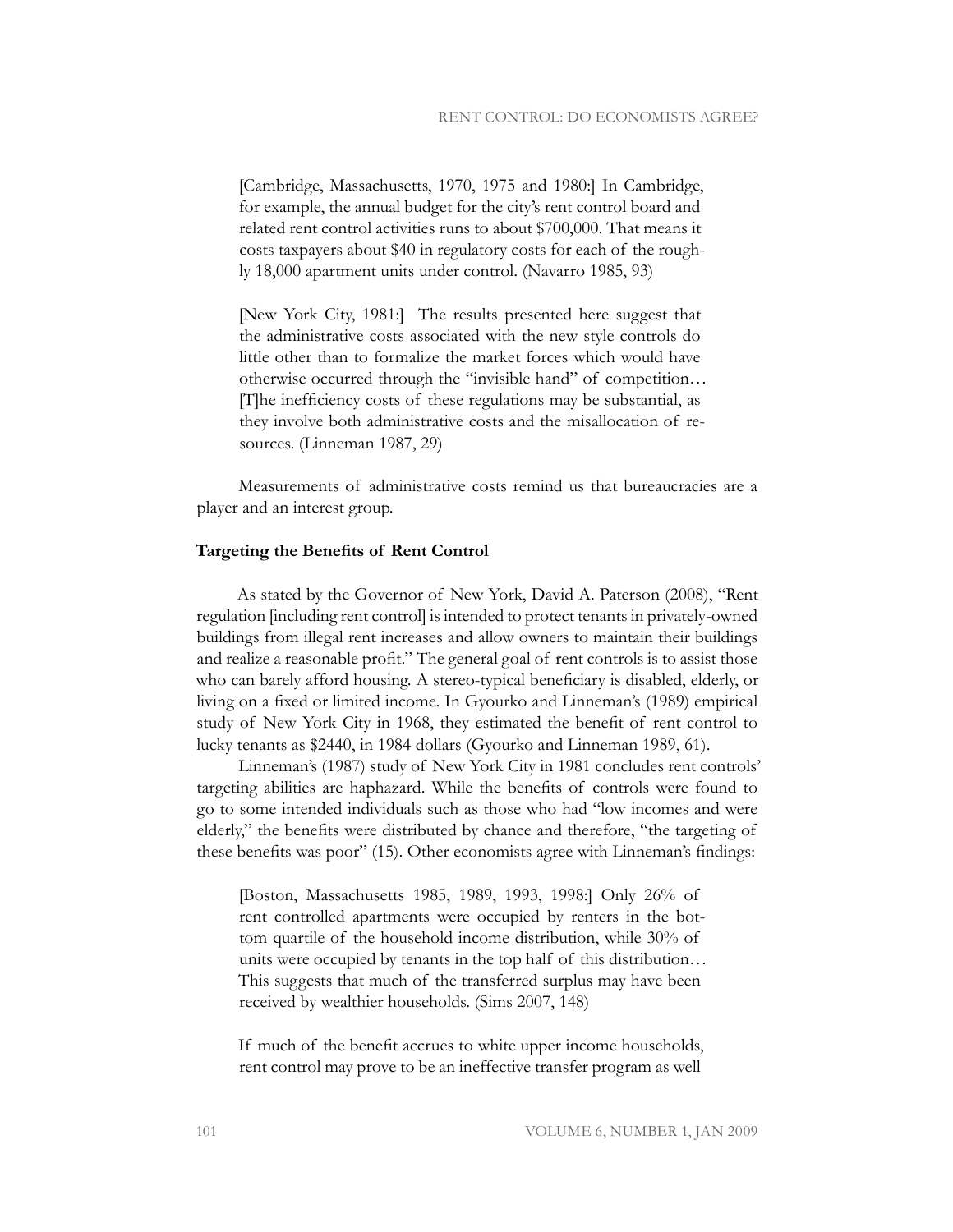as an inefficient one. (Sims 2007, 150)

[Cambridge, Massachusetts, 1970, 1975 and 1980:] [T]he poor, the elderly, and families – the three major groups targeted for benefits of rent control – were no more likely to be found in controlled than uncontrolled units. (Navarro 1985, 97)

[New York City, 1972; Los Angles, California, 1991; Santa Monica, California, 1990; Washington D.C., 1988:] We also learned that within a market the distributions of costs and benefits of controls are sometimes "progressive," sometimes perverse, but virtually always poorly focused. (Malpezzi 1993, 622)

[New York City, 1981:] [T]he rent control subsidies were very poorly targeted. (Linneman 1987, 30)

 [New York City, 1968:] [W]hile many poor families received benefits, so too did many higher income families. In a similar vein, while many low-income families benefitted from rent controls, many other equally poor families received no benefits… [T]his indicates that if the primary social benefits of rent controls are their distributional impacts, they were not successful in New York. (Gyourko and Linneman 1989, 66)

Olsen's (1972) study of New York City in 1968, however, yields contradictory results. He finds the mean annual income of tenants in controlled apartments to be \$6,223, while the mean annual income of tenants in uncontrolled units is \$9,000 (Olsen 1972, 1095). Therefore, poorer households tend to receive the benefits of rent controls:

[New York City, 1968:] Though there are many rich people living in controlled housing and poor people in uncontrolled housing … on average the occupants of rent-controlled apartments are poorer than the occupants of uncontrolled housing. (Olsen 1972, 1094)

Therefore, among the set of families who receive a net benefit from rent control, poorer families receive larger benefits…In this senses, rent control achieves some of the objectives desired by supporters of the program. (Olsen 1972, 1095)

While poorer tenants appear to be the recipients of most of rent controls benefits, Olsen mentions that there is no accurate distribution of benefits within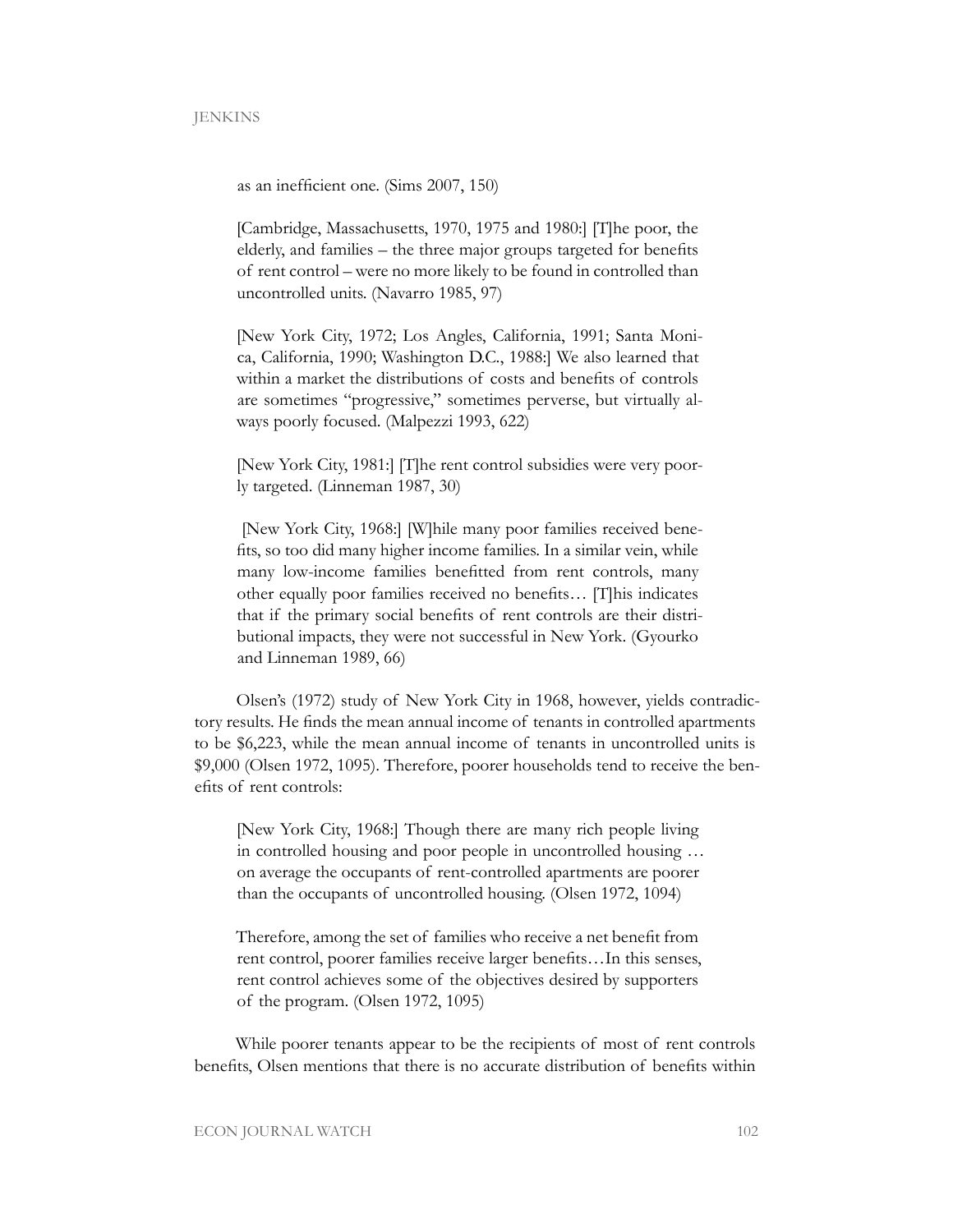this group. A poorer individual does not necessarily receive more of a benefit then an individual who is considered less poor:

[New York City, 1968:] [T]he extremely low coefficients of determination …suggest a great variance in the distribution of benefits among recipient families… (Olsen 1972, 1095)

There is nothing approaching equal treatment of equals among the beneficiaries of rent control. In this sense, rent control is a very poorly focused redistribution device. (Olsen 1972, 1096)

Ault and Saba (1990) also analyzed the rent controls of New York City. Their research focused on the long-run impact of rent controls and whether the "costs and benefits changed over time…" (26) Their regression applies data from the New York City Housing and Vacancy Surveys of 1965 and 1968. They find that recipients of rent controlled apartments have the following characteristics:

In each year there is a higher proportion of minority families in the controlled sector, and the families in that sector are older and poorer than their counterparts. (Ault and Saba 1990, 36)

Yet, similarly to Olsen's conclusion, they find the distribution of the benefits of rent controls are erratic.

In all cases the coefficient of determination is very low, indicating that the program of rent control in New York City did a poor job of providing equal benefits to similarly situated families. Among families in controlled rental housing in 1965 and in 1968, benefits are higher for wealthier and older families and lower for larger families and minority families. (Ault and Saba 1990, 37)

Inequalities resulted from the failure of the program to provide equal benefits to similar families in controlled rental housing… (Ault and Saba 1990, 39)

Further empirical analysis provides insight into what type of renters usually receives the benefits. Landlord's preference of tenants plays a vital role in determining who receives the benefits of rent controls.

[New York City, 1996:] [T]he results suggest that a decrease in the age of the head and an increase in the number of persons lead to a decrease in the estimated benefits of rent control. These relation-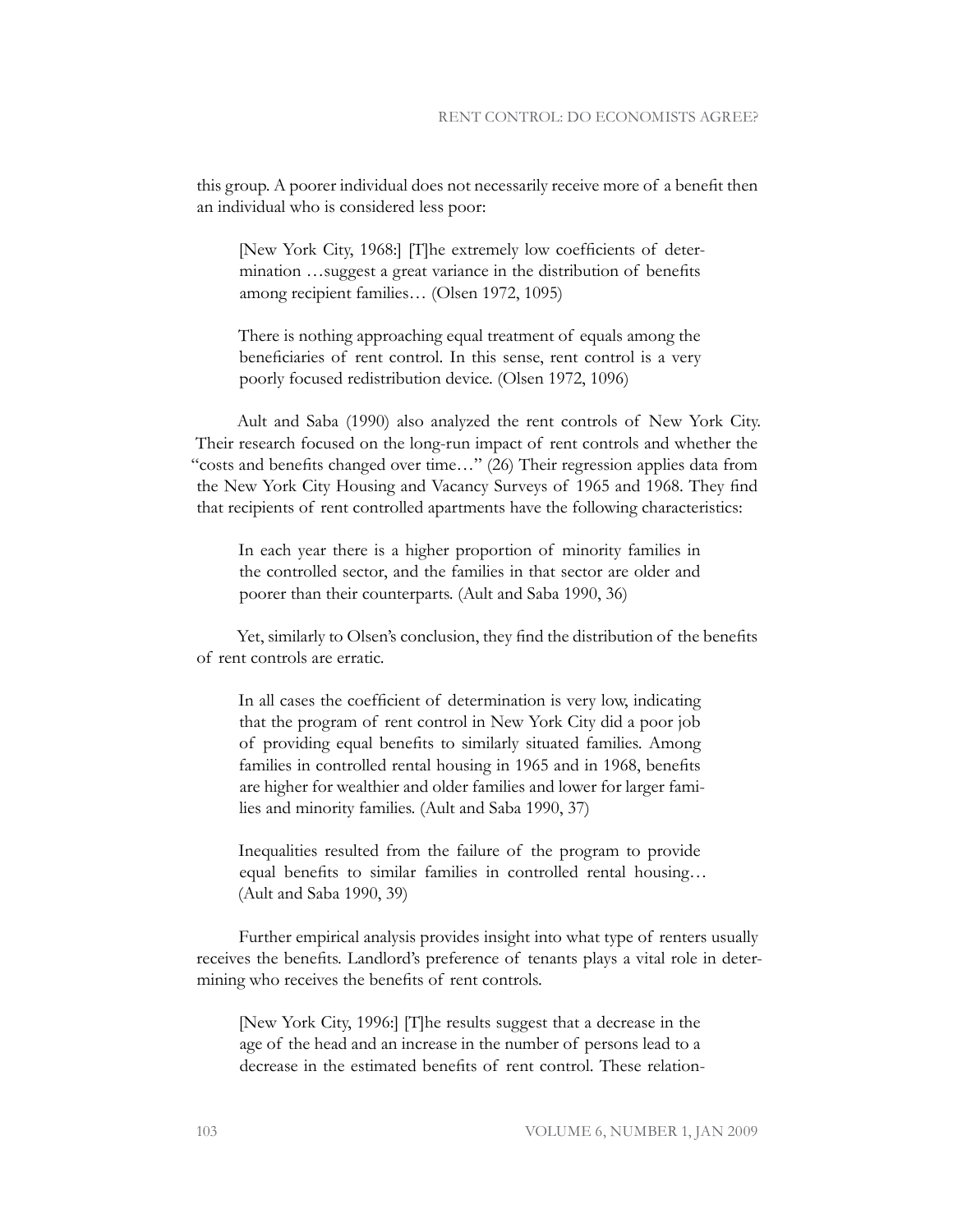ships may be due to a preference by landlords for older and smaller households. It is plausible that controlled units are rationed. If landlords believe that larger households headed by young persons lead to quicker depreciation of their units, that rationing of units by landlords would lower the probability of larger and younger households finding rent regulated units. (Early 2000, 202)

 [New York City, 1981:] The rental subsidy for those residing in the old style sector … increased with age but was not significantly at conventional confidence levels… Family size significantly reduced the subsidy in the controlled sector for family sizes under four and increased the subsidy for larger families. (Linneman 1987, 25)

[New York City, 1968:] Single renters of each sex fared significantly worse on average than their married counterparts. (Gyourko and Linneman 1989, 63)

[New York City, 1968:] We can be rather certain that blacks receive greater benefits than whites, but we are only moderately confident that households headed by males received larger benefits than households headed by females. (Olsen 1972, 1095)

[New York City, 1965 and 1968:] [W]e find that tenant benefits increase with income and age of the household head and that white families receive larger benefits than do similar minority families. (Ault and Saba 1990, 38)

As stated by Gyourko and Linneman (1989), "economists have long predicted that racial discrimination could result in markets where non-price rationing occurred" (73). The following empirical research describes the impact of race on the distribution of rent-control benefits:

[New York City, 1968:] Blacks and Puerto Ricans in the controlled sector received lower benefits than their white counterparts. However, both groups tended to be overrepresented in the controlled sector relative to their share in the renter population. Thus, although we found significant differences between the rent control benefits expected by blacks and Puerto Ricans relative to their white counterparts, these differences were not as large as the benefit differences found among controlled sectors renters. (Gyourko and Linneman 1989, 73)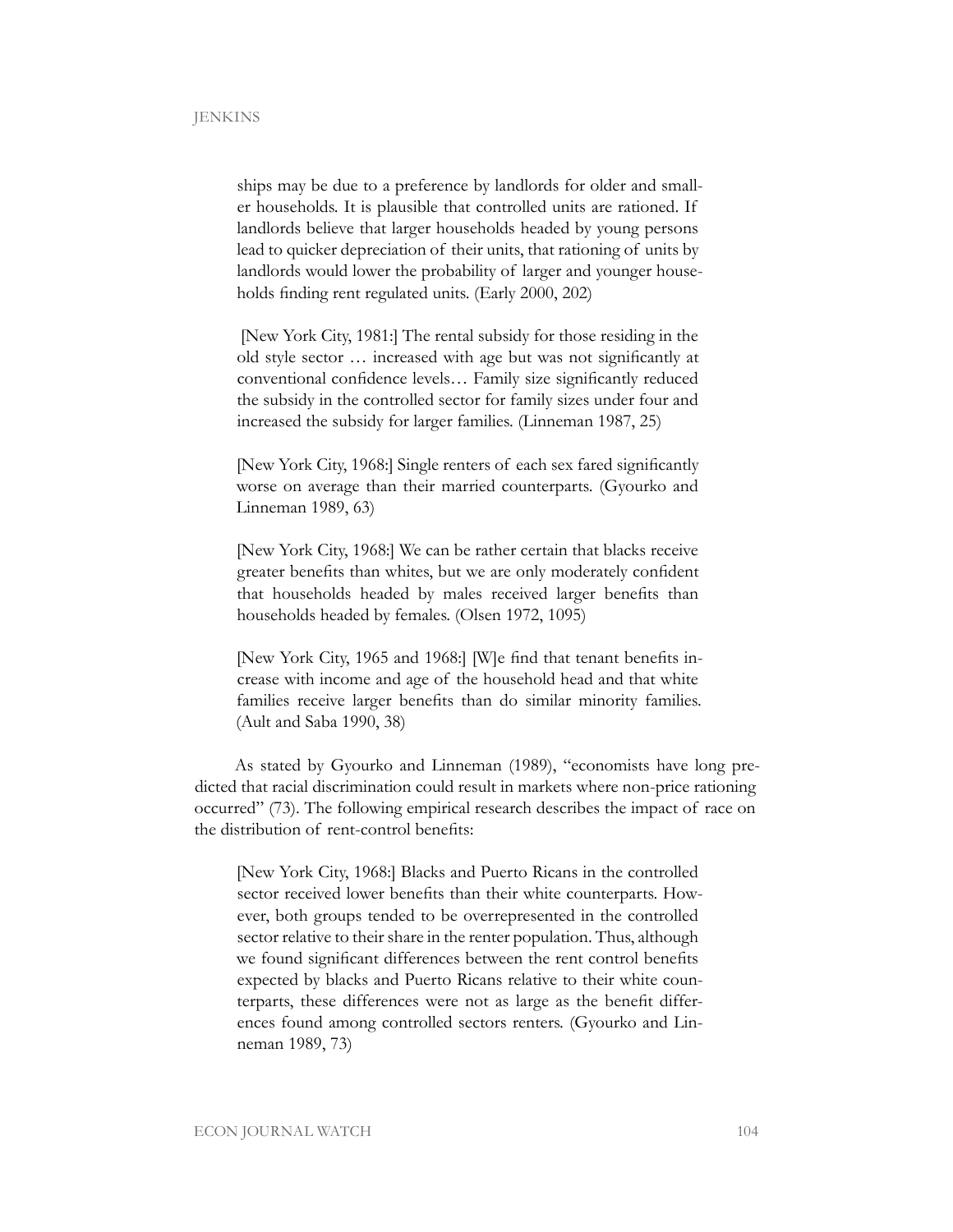While the benefits received by blacks in the controlled sector were not as large as those for whites, blacks do not appear to have been disproportionately denied entrance into the controlled sector. Specially, although blacks were 14.4% of the overall sample, they occupied just over 19% of all controlled units. (Gyourko and Linneman 1989, 61)

[New York City, 1981:] Thus, even though minorities are less likely to reside in the controlled sector, minorities with controlled units fare very well. (Linneman 1987, 27)

[New York City, 1981:] [N]o significant race effect on the unconditional subsidy was found. This absence of a significant race effect indicates that the higher subsidies realized by minorities in the old style sector…completely offset the underrepresentation of minorities in the control sector… hence yielding a neutral overall racial impact. (Linneman 1987, 27)

Glaeser's results find controls might be incapable of preventing segregation, an intended goal of some control systems:

[U.S., 1991:] Neighborhoods in rent controlled cities appear to be as segregated as neighborhoods in free market cities. Finally, when rent control is imposed on declining cities, it seems to make them more, not less segregated. (Glaeser 2002<sup>8</sup>, 21)

Far from eliminating segregation, at least in New Jersey, rent control has appeared to increase it. (Glaeser 2002, 20)

## **Summary Assessment of the Findings**

My review of the rent-control literature indexed by EconLit (or cited by such indexed articles) finds that economic research quite consistently and predominantly frowns on rent control. My findings cover both theoretical and empirical research on many dimensions of the issue, including housing availability, maintenance and housing quality, rental rates, political and administrative costs, and redistribution. As Navarro (1985) notes, "the economics profession has reached a rare consensus: Rent control creates many more problems than it solves" (90). I see the literature as supporting the point of view that there are

<sup>8</sup> Glaeser uses 1991 data from the Department of Housing and Urban Development.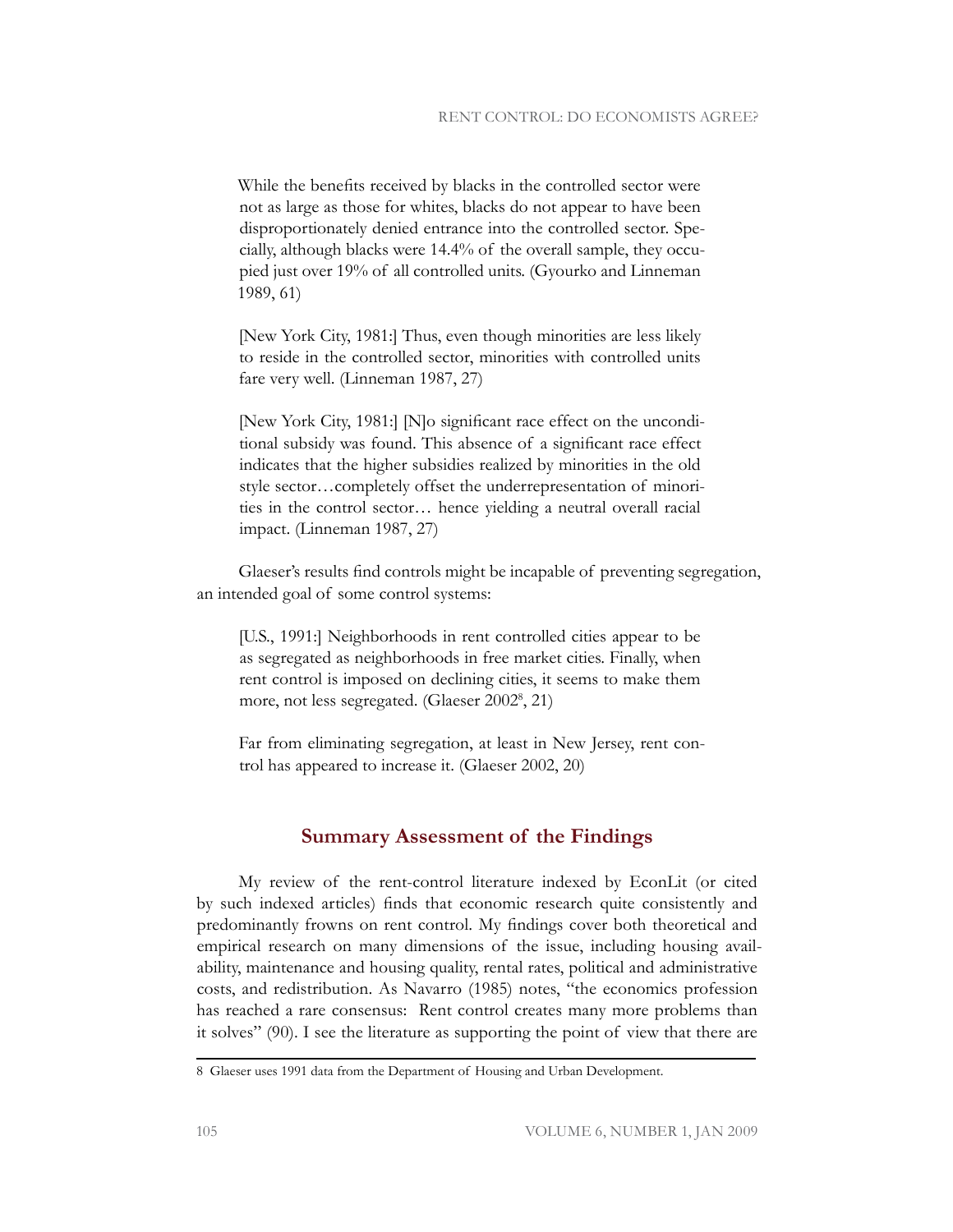few long-run winners from the policy, that it is an example of the transitional gains trap.

If rent-control is such a "no-brainer," why bother to scrutinize the literature? The cluster of restrictions persists in roughly 140 jurisdictions in the United States as of 2001. As Hazlett (1982) notes, "economists have been notoriously thorough in convincing themselves of the destructive effects of rent control and notoriously inept at convincing anyone else" (278). Better understanding of the issue might help correct the error, prevent other governments from falling into it, and promote an understanding among more than just economists. Also, better understanding is an end in itself.

## **The Modal Economist Versus the Issue-Expressive Economist**

This investigation provides another installment in the analysis of whether economists reach a conclusion. I have examined the judgments, or indications of judgment, of economists as expressed in published works. Thus, I survey *issueexpressive* economists and ask whether they reach a conclusion on rent control. Another question is whether the modal economist in the population of economists at large also supports liberalization.

To my knowledge, the last time U.S. economists were surveyed on rent control was in 1990, in the survey of Alston, Kearl, and Vaughan (1992). The question asked for an evaluation of the statement: **"A ceiling on rents reduces the quantity and quality of housing available."** The results were:

> *Generally agree*: 76.3% *Agree with provisions*: 16.6% *Generally disagree*: 6.5%

Although agreement would not necessarily imply support for liberalization, it seems safe to conclude that the modal economist of 1990 favored liberalization.

Rent control, then, is an issue on which we find basic agreement between the modal economist and the issue-expressive economists. Such an agreement is also found for other issues including sports subsidies (Coates and Humphreys 2008) and most likely agricultural subsidies (Pasour 2004, Whaples 2006).

On other issues, however, such as the U.S. Postal Services's monopoly (Geddes 2004; Whaples 2006)<sup>9</sup> and the Food and Drug Administration (Klein 2008),

<sup>9</sup> The results of the postal monopoly question are misstated in Whaples' article. As Whaples' appendix shows, less than half of respondents agree that the postal monopoly should be ended.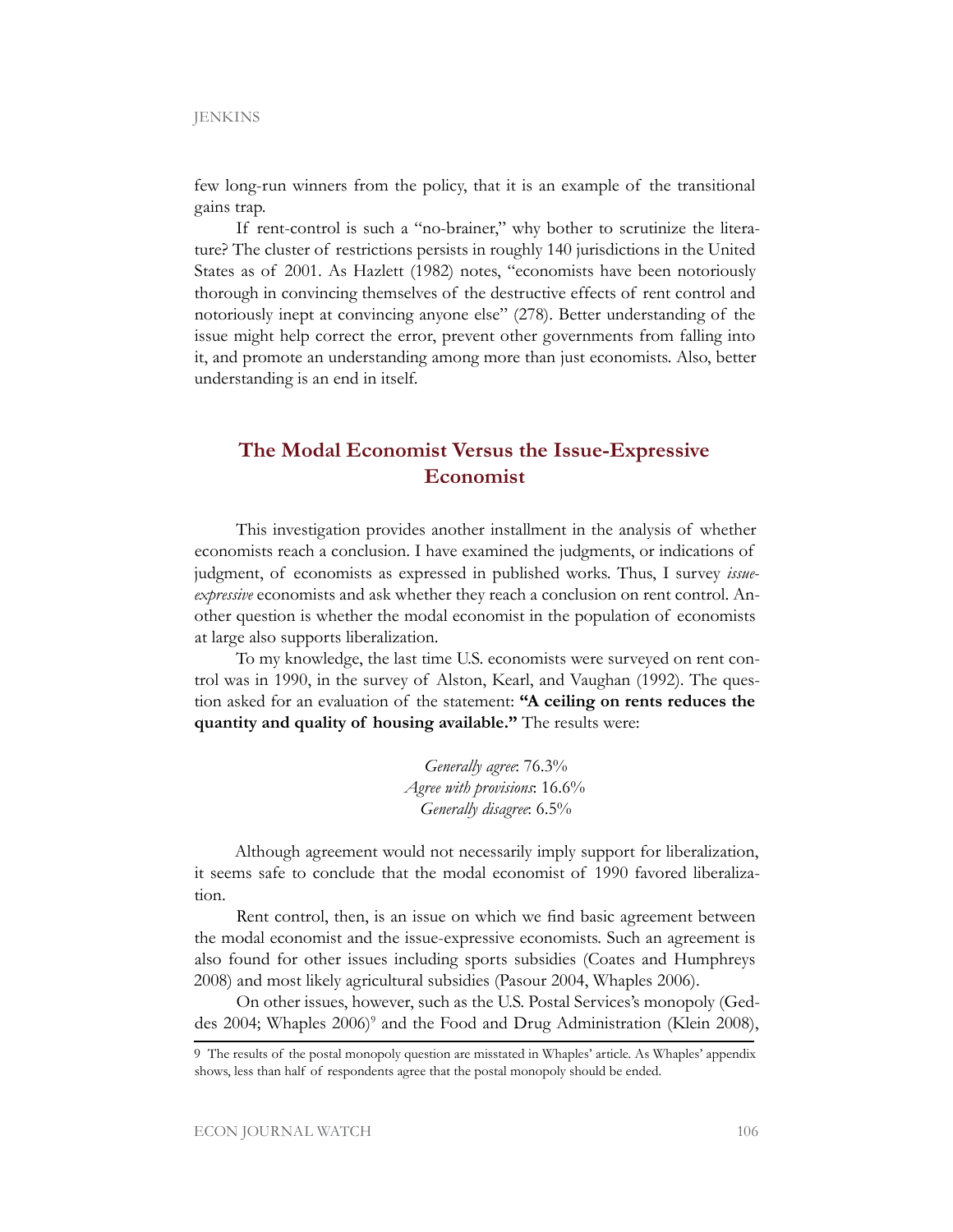as well as most likely occupational licensing (Svorny 2004) and rail transit projects (Balaker and Kim 2006), there appear to be significant impasses between the modal economist and the issue-expressive economists. The issue-expressive economists are presumptively more expert and accountable for their published judgments. When they agree, we should have some faith in their conclusion. If economics is to serve the public interest, their insights must permeate the public culture. An intermediate step must be permeation of the thinking of other economists.

What issues show such agreement, and what issues do not? Why is there broad agreement between the two kinds of economist judgment on rent-control, sports subsidies, and agricultural subsidies, but not postal reform and the FDA? What factors affect whether the modal economist and the issue-expressive economists agree? Here, international comparisons of the modal/issue-expressive comparisons may be instructive.<sup>10</sup> These questions deserve scholarly attention.

## **References**

- **Albon, Robert P., and David C. Stafford**. 1990. Rent Control and Housing Maintenance. *Urban Studies* 27(3): 233-240.
- **Alston, Rirchard M., J.R. Kearl, and Michael B. Vaughan.** 1992. Is there a consensus among economists in the 1990s? *American Economic Review* 82(2): 203-209.
- **Arnott, Richard**. 1995. Time for Revisionism on Rent Control? *The Journal of Economic Perspectives* 9(1): 99-120.
- **Arnott, Richard**. 1997. Rent Control. *Boston College Department of Economics, Boston College Working Papers in Economics* No. 391. Department of Economics, Boston College, Chestnut Hill, MA.
- **Arnott, Richard, and Masahiro Igarashi**. 2000. Rent Control, Mismatch Costs and Search Efficiency. *Regional Science and Urban Economics* 30(3): 249-288.
- **Arnott, Richard, and Elizaveta Shevyakhova**. 2007. Tenancy Rent Control and Credible Commitment in Maintenance. *Boston College Department of Economics, Boston College Working Papers in Economics.* Department of Economics, Boston College, Chestnut Hill, MA.
- **Ault, Richard W., John D. Jackson, and Richard P. Saba**. 1994. The Effect of Long-Term Rent Control on Tenant Mobility*. Journal of Urban Economics* 35(2): 140-158.
- **Ault, Richard, and Richard Saba**. 1990. The Economics Effects of Long-Term Rent Control: The Case of New York. *Journal of Real Estate Finance and Economics* 3(1): 25-41.

<sup>10</sup> On British opinion, see Ricketts and Shoesmith 1990; on European opinion see Frey et al 1984; on Swedish social scientists (including economists) see Berggren et al 2007; on Italian economists see De Benedictis and Di Malo 2008. Some thoughts on international differences are offered in Frey and Eichenberger 1992.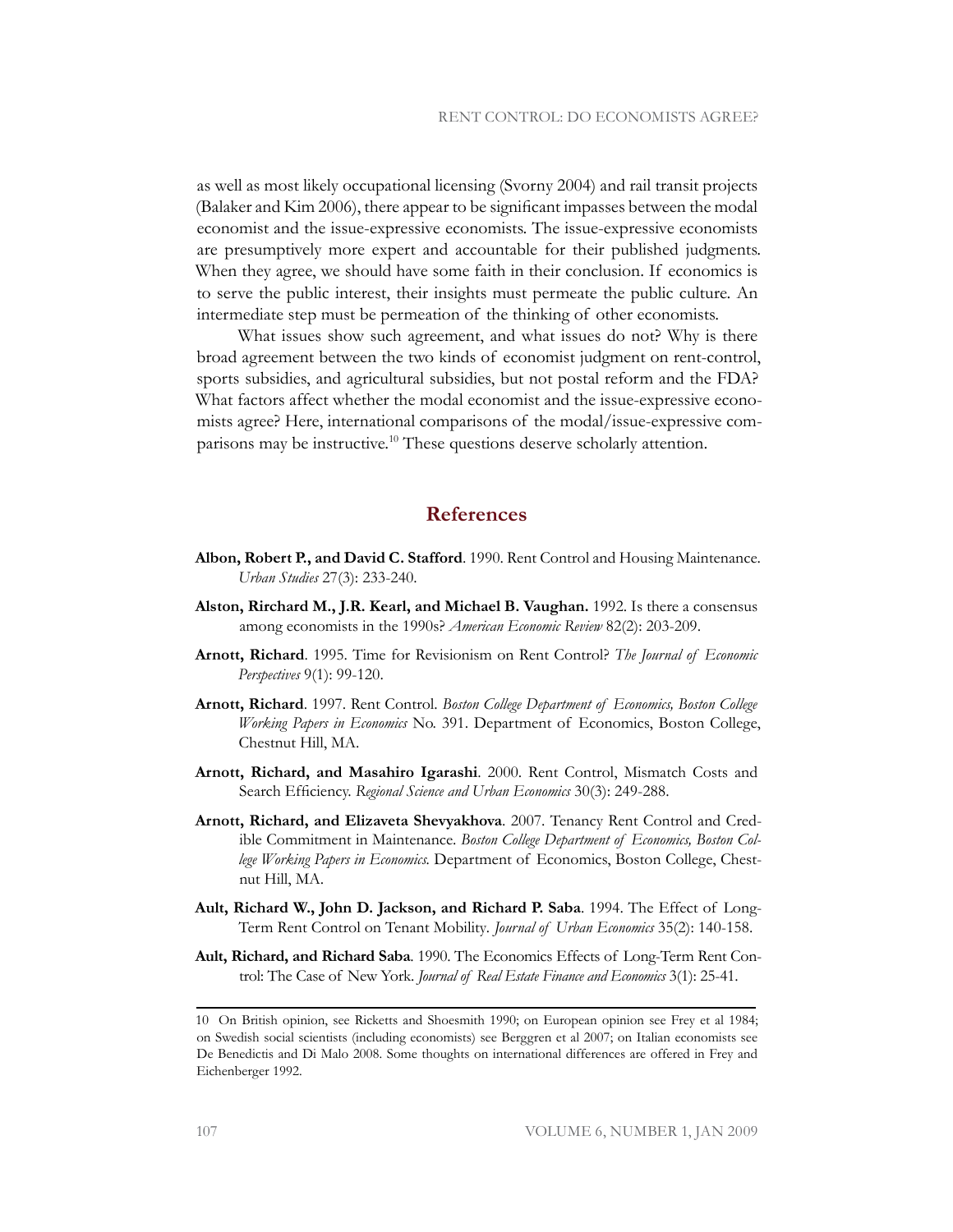- **Balaker, Ted and Cecilia Joung Kim**. 2006. Do Economists Reach a Conclusion on Rail Transit? *Econ Journal Watch* 3(3): 551-602. [Link](http://www.econjournalwatch.org/pdf/BalakerKimDoEconomistsSeptember2006.pdf).
- **Basu, Kaushik, and Patrick M. Emerson**. 2000. The Economics of Tenancy Rent Control. *The Economics Journal* 110(466): 939-962.
- **Basu, Kaushik, and Patrick M. Emerson**. 2003. Efficiency Pricing, Tenancy Rent Control and Monopolistic Landlords. *Economica* 70(278): 223-232.
- **Berggren, Niclas, Henrik Jordahl and Charlotta Stern**. 2007. The Political Opinions of Swedish Social Scientists. *Ratio Institute Working Paper* No. 112. Ratio Institute, Stockholm, Sweden. [Link](http://swopec.hhs.se/ratioi/abs/ratioi0112.htm).
- **Caudill, Steven B**. 1993. Estimating the Costs of Partial-Coverage Rent Controls: A Stochastic Frontier Approach. *Review of Economics and Statistics* 75(4): 727-731.
- **Coates, Dennis and Brad R. Humphreys.** 2008. Do Economists Reach a Conclusion on Subsidies for Sports Franchises, Stadiums, and Mega-Events? *Econ Journal Watch*: 5(3): 294-315. [Link](http://www.econjournalwatch.org/pdf/CoatesHumphreysDERACSeptember2008.pdf).
- **Coleman, D.** 1988. Rent Control: The British Experience and Policy Response. *Journal of Real Estate Finance and Economics* 1(3): 233-255.
- **DeBenedictis, Luca and Michele Di Malo.** 2008. Economists' Views about the Economy: Evidence from a Survey of Italian Economists. The Selected Works of Lucas DeBenedictis. Online: [http://works.bepress.com/luca\\_de\\_benedictis/11/.](http://works.bepress.com/luca_de_benedictis/11/) [Link](http://works.bepress.com/luca_de_benedictis/11/).
- **Early, Dirk W**. 2000. Rent Control, Rental Housing Supply, and the Distribution of Tenant Benefits. *Journal of Urban Economics* 48(2): 185-204.
- **Early, Dirk W., and Edgar O. Olsen**. 1998. Rent Control and Homelessness. *Regional Science and Urban Economics* 28(6): 797-816.
- **Early, Dirk W., and Jon T. Phelps.** 1999. Rent Regulations' Pricing Effect in the Uncontrolled Sector: An Empirical Investigation. *Journal of Housing Research* 10(2): 267-285.
- **Epple, Dennis**. 1998. Rent Control with Reputation: Theory and Evidence. *Regional Science and Urban Economics* 28(6): 679-710.
- **Fallis, George, and Lawrence B. Smith**. 1984. Uncontrolled Prices in a Controlled Market: The Case of Rent Controls. *The American Economic Review 74(1): 193-200.*
- **Frankena, Mark**. 1975. Alternative Models of Rent Control. *Urban Studies* 12(3): 303-308.
- **Frey, Bruno S., and Reiner Eichenberger**. 1992. Economics and Economists: A European Perspective. *The American Economic Review* 82(2): 216-220.
- **Frey, Bruno S**., **Werner W. Pommerehne, Friedrich Schneider, and Guy Gilbert.** 1984. Concensus and Dissension Among Economists: An Empirical Inquiry. *American Economic Review* 74(5): 986-94. [Link](http://www.jstor.org/stable/557).
- **Fraser Institute**. 1975. *Rent Control: A Popular Paradox*. Vancouver: The Fraser Institute.
- **Geddes, Rick**. 2004. Do Vital Economists Reach a Conclusion on Postal Reform? *Econ Journal Watch* 1(1): 61-81. [Link](http://www.econjournalwatch.org/pdf/Geddes Do Economists April 2004.pdf).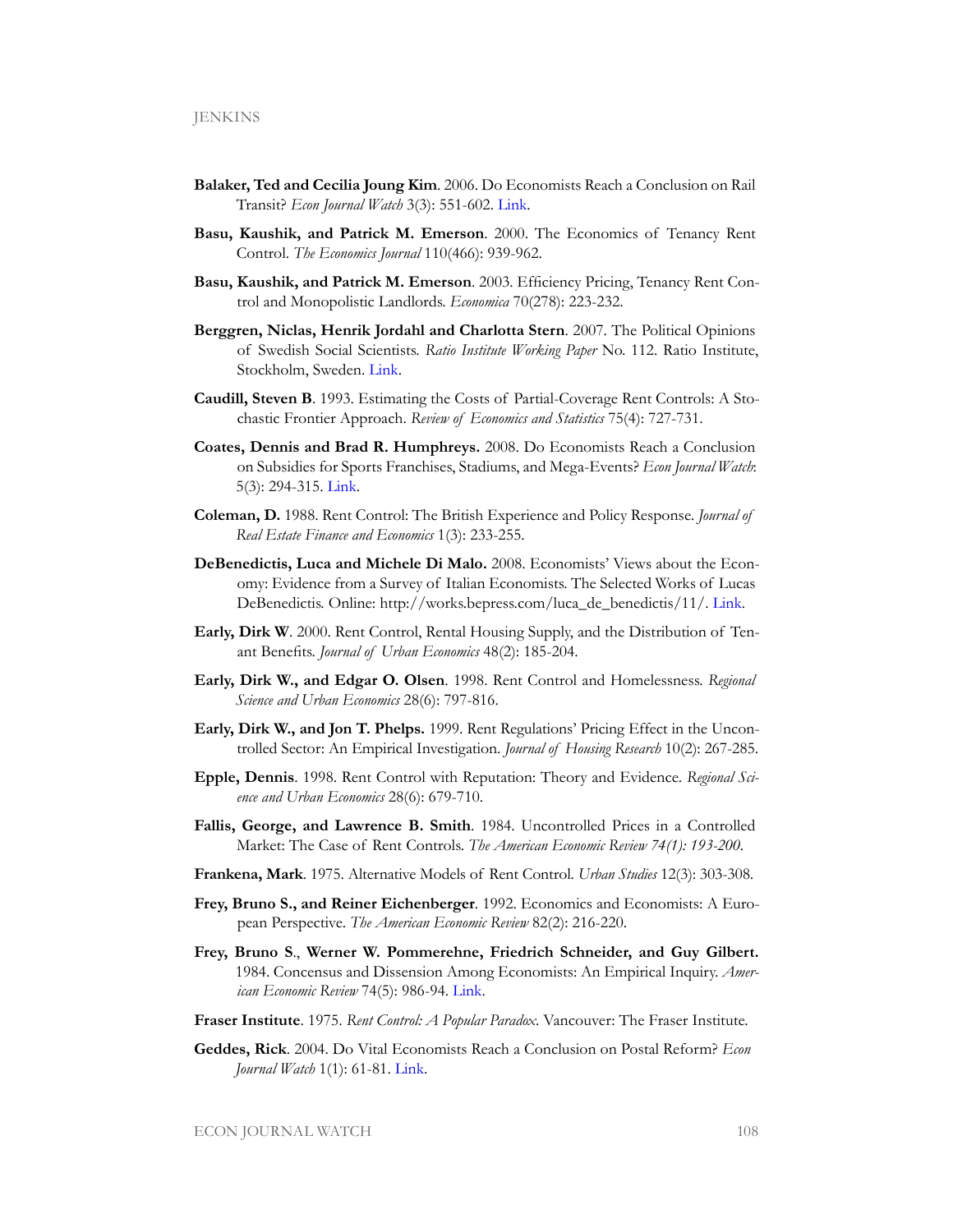- **Gissy, William G.** Rent Controls and Homeless Rates. *International Advances in Economic Research* 3(1): 113-121.
- **Glaeser, Edward L**. 2002. Does Rent Control Reduce Segregation? *Harvard Institute of Economic Research Discussion Paper* No. 1985. Cambridge, MA: Harvard University.
- **Glaeser, Edward L., and Erzo F.P. Luttmer**. 2003. The Misallocation of Housing under Rent Control. *American Economic Review* 93(4): 1027-1046.
- **Grimes, Paul W., and George A. Chressanthis**. 1997. Assessing the Effect of Rent Control on Homelessness. *Journal of Urban Economics* 41(1): 23-37.
- **Gyourko, Joseph, and Peter Linneman**. 1989. Equity and Efficiency Aspects of Rent Control: An Empirical Study of New York City. *Journal of Urban Economics* 26(1): 54-74.
- **Gyourko, Joseph, and Peter Linneman**. 1990. Rent Controls and Rental Housing Quality: A Note on the Effects of New York City's Old Controls. *Journal of Urban Economics* 27(3): 398-409.
- **Hackner, Jonas, and Sten Nyberg**. 2000. Rent Control and Prices of Owner-Occupied Housing. *Scandinavian Journal of Economics* 102(2): 311-324.
- **Hardman, Anna M., and Yannis M. Ioannides.** 1999. Residential Mobility and the Housing Market in a Two-Sector Neoclassical Growth Model. *Scandinavian Journal of Economics* 101(2): 315-335.
- **Hazlett, Thomas.** 1982. Rent Controls and the Housing Crisis. In: Johnson, M.B. (Ed.), *Resolving the Housing Crisis*, ed. M.B. Johnson Pacific Institute for Policy Studies: San Francisco, CA, 277-300.
- **Heffley, Dennis**. 1998. Landlords, Tenants and the Public Sector in a Spatial Equilibrium Model of Rent Control. *Regional Science and Urban Economics* 28(6): 745-772.
- **Ho, Lok Sang**. 1992. Rent Control: Its Rationale and Effects. *Urban Studies* 29(7): 1183-1190.
- **Honig, Marjorie, and Randall K. Filer**. 1993. Causes of intercity variation in homeless. *The American Economic Review* 83(1): 248-255.
- **Hubert, Franz**. 1993. The Impact of Rent Control on Rents in the Free Sector. *Urban Studies* 30(1): 51-61.
- **Keating, Dennis, and Mitch Kahn.** 2001. Rent Control in the New Millennium. NHI: National Housing Institute: Shelterforce Online, May. [Link](http://www.nhi.org/online/issues/117/KeatingKahn.html (cited: September 18, 2008 ).).
- **Klein, Daniel B.** 2008. Colleagues, Where Is the Market Failure? Economists on the FDA. *Econ Journal Watch* 5(3): 316-348. [Link](http://www.econjournalwatch.org/pdf/KleinTyrannySeptember2008.pdf).
- **Knight, Frank H.** 1950. The Role of Principles in Economics and Politics. Presidential Address delivered at the 62<sup>nd</sup> annual meeting of the American Economic Association. Chicago. Published in *American Economic Review* 41(1): 1-29.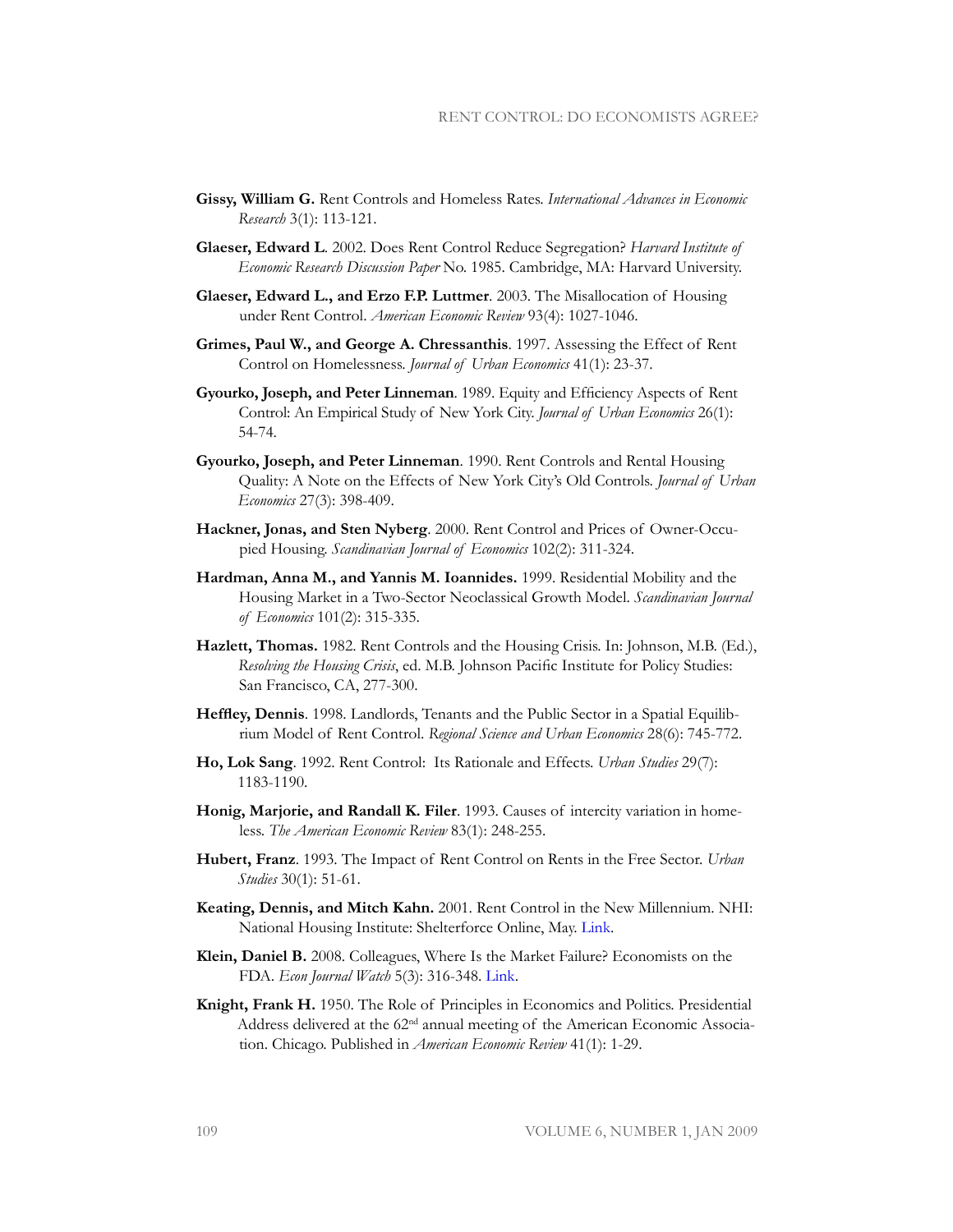- **Krol, Robert, and Shirley Svorny**. 2005. The Effect of Rent Control on Commute Times*. Journal of Urban Economics* 58(3): 421-36.
- **Kutty, Nandinee K.** 1996. The Impact of Rent Control on Housing Maintenance: A Dynamic Analysis Incorporating European and North American Rent Regulations. *Housing Studies* 11(1): 69-89.
- **Lind, Hans.** 2001. Rent Regulation: A Conceptual and Comparative Analysis. *European Journal of Housing Policy* 1(1): 41-57.
- **Lindsey, Robin.** 2006. Do Economists Reach a Conclusion on Road Pricing? The Intellectual History of an Idea. *Econ Journal Watch* 3(2): 292-379. [Link](http://www.econjournalwatch.org/pdf/LindseyDoEconomistsMay2006.pdf).
- **Linneman, Peter.** 1987. The Effect of Rent Control on the Distribution of Income among New York City Renters. *Journal of Urban Economics* 22(1): 14-34.
- **Malpezzi, Stephen.** 1993. Can New York and Los Angeles Learn from Kumasi and Bangalore? Costs and Benefits of Rent Controls in Developing Countries. *Housing Policy Debate* 4(4): 589-626.
- **McFarlane, Alastair**. 2003. Rent Stabilization and the Long-Run Supply of Housing. *Regional Science and Urban Economics* 33(3): 305-333.
- **Mengle, David L**. 1985.The Effect of Second Generation Rent Controls on the Quality of Rental Housing. *Federal Reserve Bank of Richmond, Working Paper* No. 85-5. Richmond: Federal Reserve Bank.
- **Moon, Choon-Geol, and Janet G. Stotsky**. 1993. The Effect of Rent Control on Housing Quality Change: A Longitudinal Analysis. *The Journal of Political Economy* 101(6): 1114-1148.
- **Munch, Jakob Roland and Michael Svarer**. 2002. Rent Control and Tenancy Duration. *Journal of Urban Economics* 52(3): 542-560.
- **Murrary, Michael P., Peter C. Rydell, Lance C. Barnett, Carol E. Hillestand, and Kevin Neels**. 1991. Analyzing Rent Control: The Case of Los Angeles. *Economic Inquiry* 29(4): 601-625.
- **Nagy, John**. 1995. Increased Duration and Sample Attrition in New York City's Rent Controlled Sector. *Journal of Urban Economics* 38(2): 127-137.
- **Nagy, John**. 1997. Do Vacancy Decontrol Provisions Undo Rent Control? *Journal of Urban Economics* 42(1): 64-78.
- **Navarro, Peter**. 1985. Rent Control in Cambridge, Massachusetts. *Public Interest* 78(4): 83- 100.
- **Olsen, Edgar O.** 1972. An Econometric Analysis of Rent Control. *Journal of Political Economy* 80(6): 1081-1100.
- **Olsen, Edgar O**. 1988. What Do Economists Know about the Effect of Rent Control on Housing Maintenance? *Journal of Real Estate Finance and Economics* 1(3): 295-307.
- **Olsen, Edgar O**. 1998. Economics of Rent Control. *Regional Science and Urban Economics*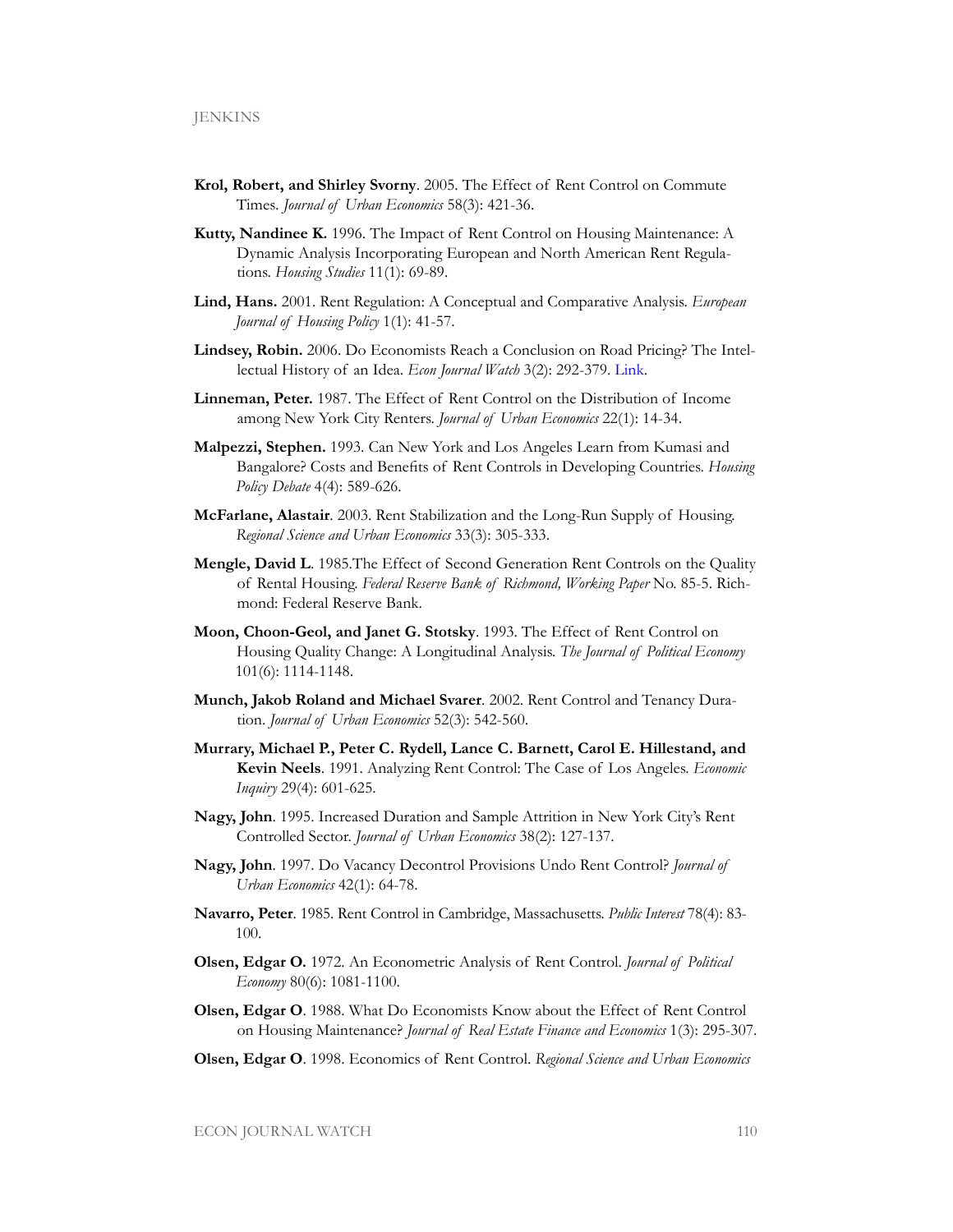28(6): 673-678.

- **Pasour, E.C., Jr.** 2004. Agricultural Economists and the State. *Econ Journal Watch* 1(1): 106-133. [Link](http://www.econjournalwatch.org/pdf/Pasour Intellectual Tyranny April 2004.pdf).
- Paterson, David A. Fact Sheet: #1 Rent Stabilization and Rent Control. A Publication of New York State Division of Housing and Community Renewal. Office of Rent Administration. [Link](http://ww.dhcr.state.ny.us/Rent/FactSheets/orafac1.pdf).
- **Pomerehne, Werner W., Friedrich Schneider, Guy Gilbert, and Bruno S. Frey.** 1984. Concordia Discors: Or: What do Economists Think? *Theory and Decision* 16(3): 251-308.
- **Rapaport, Carol**. 1992. Externalities, Government Intervention, and Individual Responses: Rent Regulation and Housing-Market Dynamic. *American Economic Review*  82(2): 446-451.
- **Rent Control.** 2001. Policy Link: Lifting Up What Works. September 18, 2008. [Link](http://www.policylink.org/EDTK/Rent Control/policy.html).
- **Rydell, Peter C., Lance C. Barnett, Carol E. Hillestad, Michael Murray, Kevin Neels, and Robert H. Sims.** 1981. A RAND Note: The Impact of Rent Control on the Los Angeles Housing Market. *The Rand Publication Series* Document Number: N-1747-LA. Santa Monica: Rand Corporation.
- **Sims, David P**. 2007. Out of Control: What Can We Learn from the End of Massachusetts Rent Control? *Journal of Urban Economics* 61(1): 129-51.
- **Svorny, Shirley**. 2004. Licensing Doctors: Do Economists Agree? *Econ Journal Watch*  1(2): 279-305. [Link](http://www.econjournalwatch.org/pdf/SvornyDoEconomistsAugust2004.pdf).
- **Thies, Clifford F.** 1993. Rent Control with Rationing by Search Costs: A Note. *Journal of Real Estate Finance and Economics* 7(2): 159-165.
- **Tullock, Gordon**. 1975. The Transitional Gains Trap. *Bell Journal of Economics* 6(2): 671-678.
- **Turner, Bengt, and Stephen Malpezzi**. 2003. A Review of Empirical Evidence on the Costs and Benefits of Rent Control. *Swedish Economic Policy Review* 10(1): 11-56.
- **Varian, Hal R.** 1996. *Intermediate Microeconomics: A Modern Approach 4th Edition*. New York: W.W. Norton and Company.
- **Werczberger, Elia** 1988. The Experience with Rent Control in Israel: From Rental Housing to Condominiums. *Journal of Real Estate Finance and Economics* 1(3): 277- 293.
- **Whaples, Robert.** 2006. Do Economists Agree on Anything? Yes! *Economists' Voice* 3(9), 1-6. [Link](http://www.bepress.com/cgi/viewcontent.cgi?filename=0&article=1156&context=ev&type=additional).